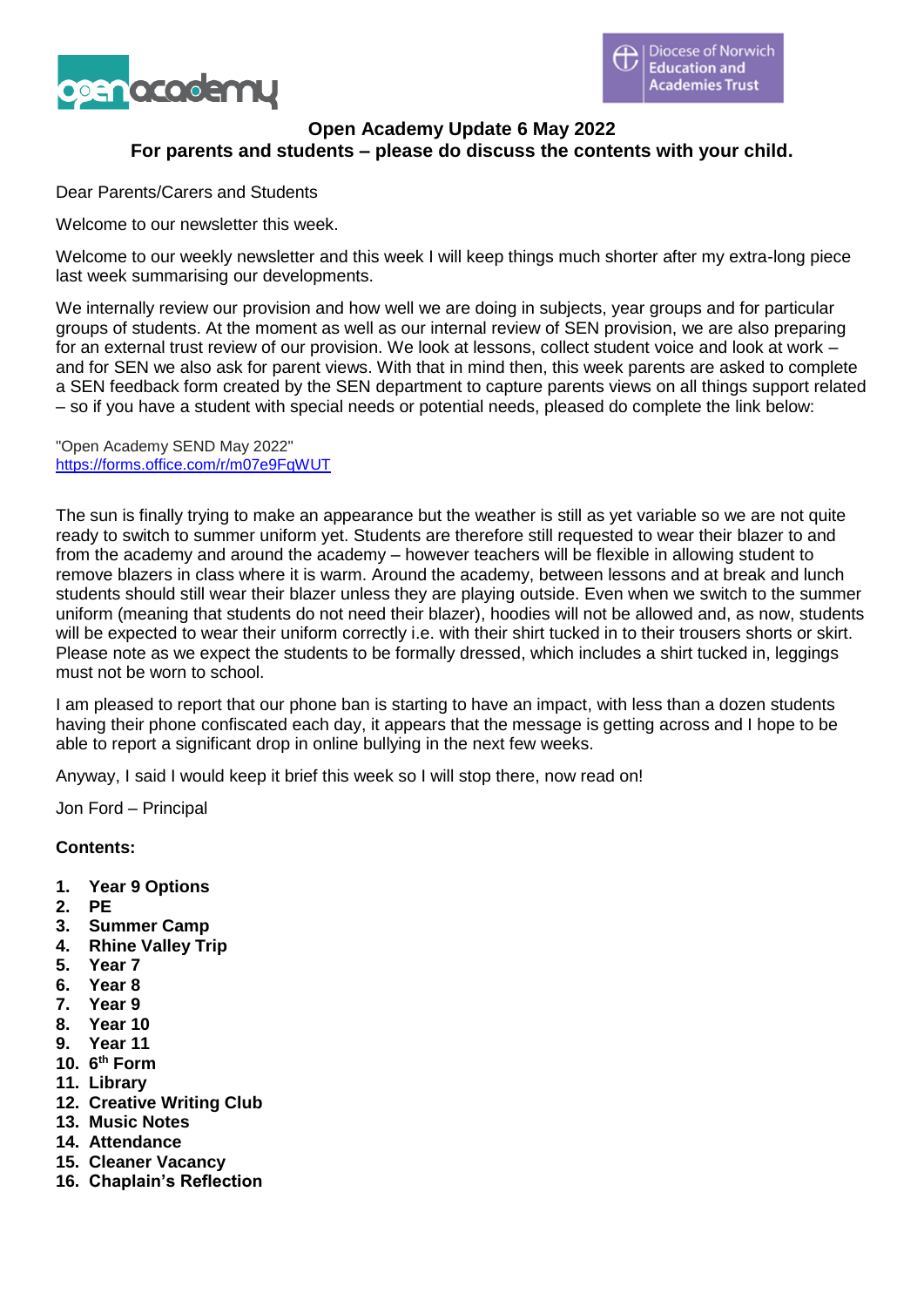

# **1. Year 9 Options**

I have received 93 out of 110 options forms. It is working well and it looks like many of the student wishes will be met without too much challenge. There are 3 subjects currently at risk of not running all of which have fewer than 8 students applying for them. The 2 subjects with the fewest pupils can't run of course. Hopefully not too many people will be disappointed.

There has however been an incredible increase in the numbers of students wanting to take GCSE religious studies. There have been 3 times the number of the applicants than last year and far more applications than we have seats in a classroom for. I would be very unhappy to disappoint so many students. We would only have 10 or so places in that class normally. Therefore, I am trying to ascertain whether we can move GCSE religious studies into a different part of the curriculum outside of the compulsory core of subjects of maths, English, science, German and humanities (history or geography.) If I am successful those that picked religious studies will be able to choose it somewhere else where the class size can be much bigger and more students have the chance. If I am unsuccessful it means that many students who have chosen religious studies will not be able to take it as the class would be full. I will keep everyone informed as I try to find solutions. It is a tricky conundrum.

Only 1 other subject is oversubscribed at the moment. It is likely that sufficient students will change their mind over the coming weeks to resolve it. If not, can I remind you of the criteria that have been agreed.

Thank you for the feedback during options evening. Parents generally thought fairer than first come first served.

- 1. Time outs in that subject if you are sent out perhaps it is not the right choice for you!
- 2. LEARNT points if you do really well and get rewards it is probably a good choice.
- 3. Homework scores the higher the homework score the more likely you are to do well

If it is still impossible to split pupils we will look at:

4. Attendance and punctuality

Pupils were informed of the criteria and none have given feedback negatively.

Mr Ward – Vice Principal

## **2. PE**

As a school we always endeavour to listen to student voice and as a PE department we are proud that we were able to meet students wishes in allowing **sports leggings** to be part of the approved kit. However, we have started to notice that several students are not wearing the correct sports leggings and instead are wearing thinner fashion leggings. Students who are not in the correct kit for PE will receive a K (for Kit) next to their name. Failure to bring the correct kit to PE lessons, will result in an afterschool detention. If in doubt of what the correct type of leggings are, please speak to your child's PE teacher before purchasing.

By now all students should have bought and be wearing an Open Academy logo black polo top for PE. If there is a reason for your child not wearing this, or you need further support in purchasing this item, then please contact your child's PE teacher.

We are really pleased at how many students have the correct kit for PE, and how smart the new polo tops are. With upcoming fixtures and sporting events, having the correct kit really does gives students a sense of pride and belonging.

Jewellery – can we please remind all students that wearing jewellery in PE lessons is a potential hazard not only to the wearer but also to other students. We therefore ask that students **remove all** jewellery before the lesson. Where the piercing is new, tape provided by the student may be worn for 6 weeks and then the piercing must be removed for lessons. Wearing tape over the piercing is still a potential hazard and therefore we expect jewellery to be removed.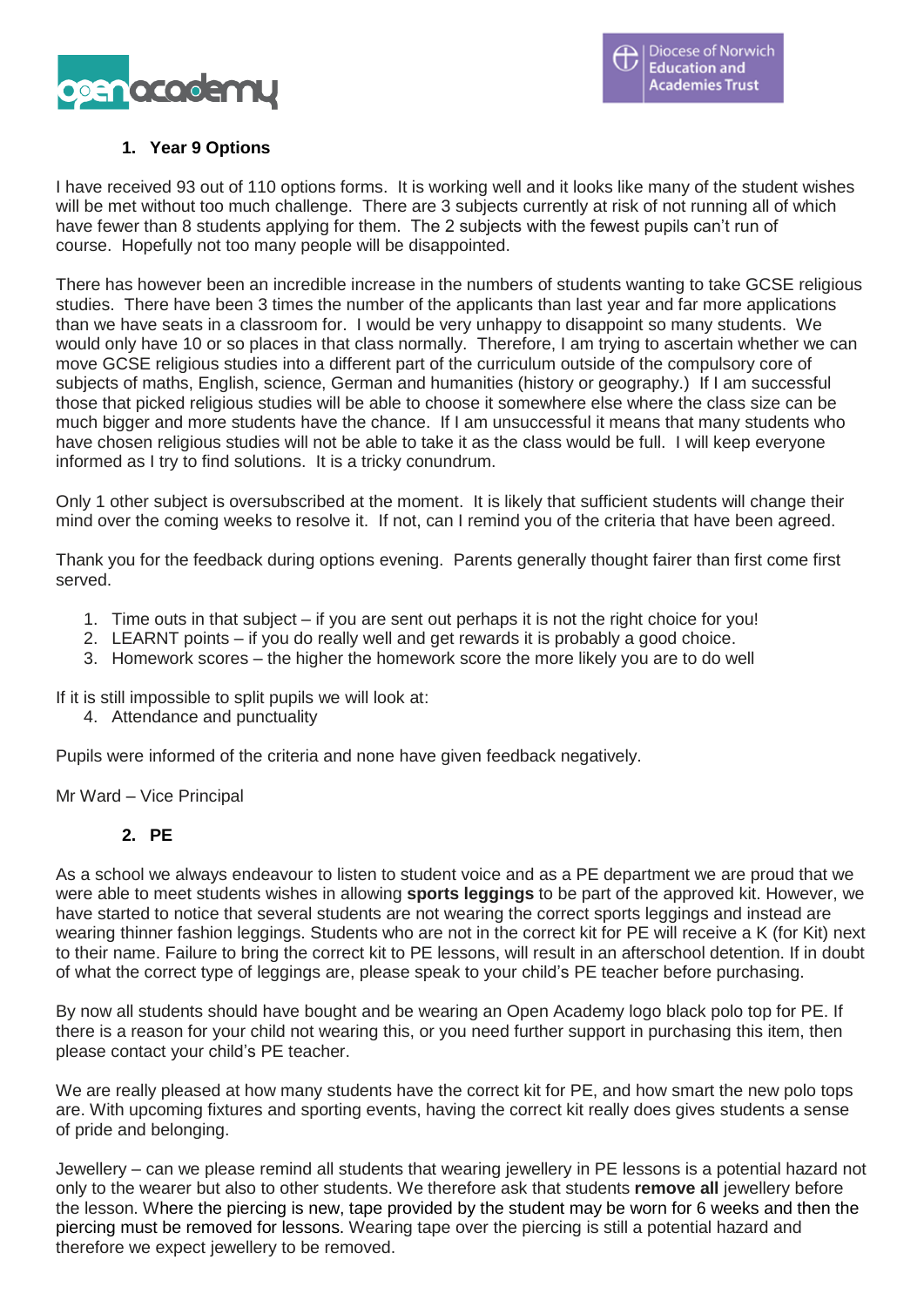

We also ask students with longer hair styles to ensure hair is tied up. It is a good idea for students to have a couple of spare hair bobbles in their PE bag, in case one breaks.

Thank you for your support.

Mr Richardson - Teacher

## **3. Summer Camp**

Please ensure the balance for camp is paid in full. If you have any problems please contact the finance office or myself.

Mrs Smith – Teacher

## **4. Rhine Valley Trip**

Could all parents of Year 8 and 9 students who are going on the German trip must please communicate with me via the Rhine channel on Teams and check for a response on there.

Emails should not be sent, unless absolutely necessary. This will help to solve problems arising more efficiently.

Mrs McEvoy - Teacher

### **5. Year 7**

Despite the welcome bank holiday Monday off, this has been a tricky week.

Mrs Middleton and I have spent the majority of our time dealing with students that are upset because another student in their year group has said or done something inappropriate or unkind.

Since the start of the year we have had multiple assemblies about being kind, bullying, appropriate behaviour, understanding other people's feelings and what are appropriate reactions.

I do believe that having had 2 years of interrupted schooling and social interaction has impacted on their level of maturity and an impact on what they think is an appropriate way to treat others.

Please continue to reinforce kindness and appropriate interactions at home. Talk to your child about their experiences at school. One of the best ways to do this is to engage them in an activity and let the conversation follow naturally.

Mrs Pearsall – Head of Year 7 Mrs Middleton & Mr Hawkins – Assistant Heads of Year 7

## **6. Year 8**

Having had the bank holiday on Monday, this week seems to have gone by extremely quickly. However, oddly enough, the shorter weeks sometimes feel almost more tiring! Given this, it has been really good to see the amount of hard work and effort that the year group has put in to maintain our consistently high standards, especially towards the end of the week when you are tired, and when it has been getting warmer in many of the classrooms. We are now half way through this half-term, and it is important to stay focused and keep pushing to achieve your best in every lesson.

Outside of lessons we have responded extremely well to the reintroduction of the mobile phone policy, and we are really pleased to see that Year 8 have been doing the right thing and following the policy with very few exceptions. The policy is designed to help you develop vital social skills and maximise your progress in lessons so that you are developing personally and academically. Just a reminder that we do recommend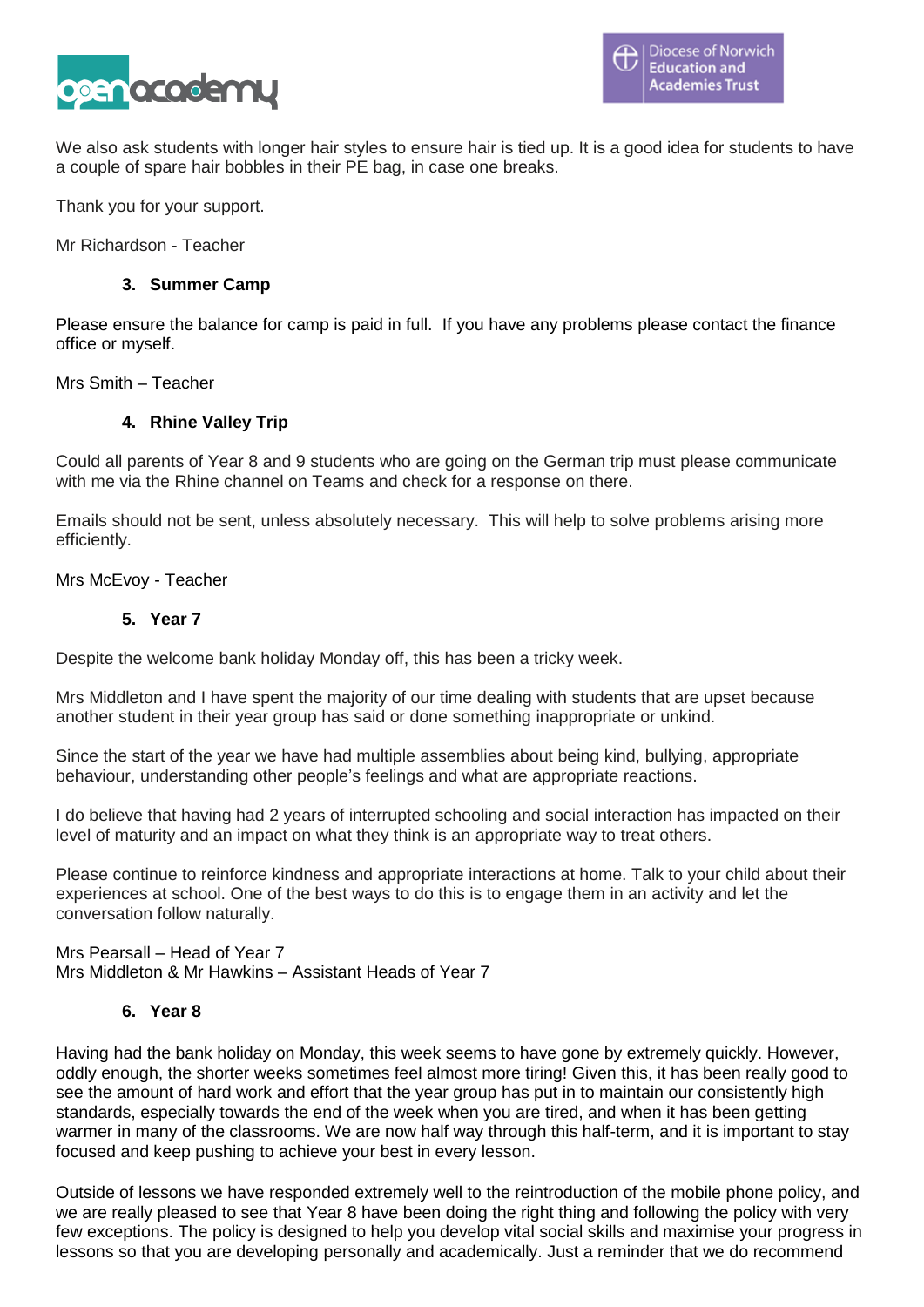

that the best and safest place for a turned off mobile phone is in your bag – two (turned off) mobiles were left in classrooms this week having slipped out of people's pockets during lessons.

Something to really be thinking about in the coming weeks is reading. Reading has so many benefits, and the most recent year 8 assessment data has highlighted the importance of reading skills and developed vocabulary in ensuring access to lessons and promoting the best possible attainment and progress. Please do try to read regularly at home, and use our excellent library, and the advice of our outstandingly knowledgeable librarian, Miss Ling, to help develop yourself to your full potential.

Finally, please make sure that you are coming to lessons fully prepared and ready to learn. The vast majority of students are ready for every lesson, and if that is the case, then every student can be ready for every lesson. Make sure that you have a copy of your timetable somewhere safe and know where you need to be and when; make sure that you have a pen, and a spare pen, so that you can start learning as soon as you enter the room without disruption; make sure that you have a bottle of water – refilled at break or lunch if necessary – so that you are comfortable and able to learn. These things are simple and easy to do, and they are your responsibility.

Thank you for your excellent attitude, hard work and achievement this week, and enjoy your weekend.

Mr Crawford and Ms Whitwood – Heads of Year 8 Mrs Lamb – Assistant Head of Year 8

## **7. Year 9**

We are now nearly half way through this half term with just 3 more weeks to go to the May half term. Options are currently being chosen for Year 10 with 89 forms having been completed and handed in this morning. If you know your son/daughter has not yet completed a options form, then please encourage them to do so as soon as possible and hand back into either Mrs Smith or Mr Ward. If they need another options form they can collect one from Mrs Smith.

Learnt points keep coming with a great improvement on last week. The current tally for this week is:

AED – 65 (An increase of 19) LGA – 76 (An increase of 7) RPH – 63 (An increase of 22) – Excellent effort shown NST – 89

Hubs are again running but now just once a week for each student who is timetabled to go. Please check your child's timetable to know when they are meant to be attending. If they miss a session they will be receiving a 30-minute detention the next day. These sessions are important to ensure all students complete their courses. If they have no work to complete then they will just need to get registered at Hub and then they will be able to leave.

School uniform is looking fantastic across the year group with only a handful not in full correct uniform this morning. It seems the main sticking point for some is hoodies, which they put on in school instead of their blazers. With the weather now getting warmer there is no need for students to wear a hoodie in school and instead they should have their blazer if they feel cold in lessons. If a student refuses to remove their hoodie when asked politely and respectfully by a member of staff, then they will be given a detention after school. Although uniform is often a small detail in the learning journey of young people, following the school rules about it shows how much respect they have for their learning environment at Open Academy. Thank you again for your support in this.

There has been a growing concern with online safety in regards to mobile phones at school. Some students have been using them inappropriately by taking photos of others without permission, others have been sharing videos online. This now means that the school has returned to its previous policy towards phones, where they should not be seen or heard while in the building. If they are seen or heard by a member of staff then will be asked to hand over their phone. They will be able to collect these at the end of the day from the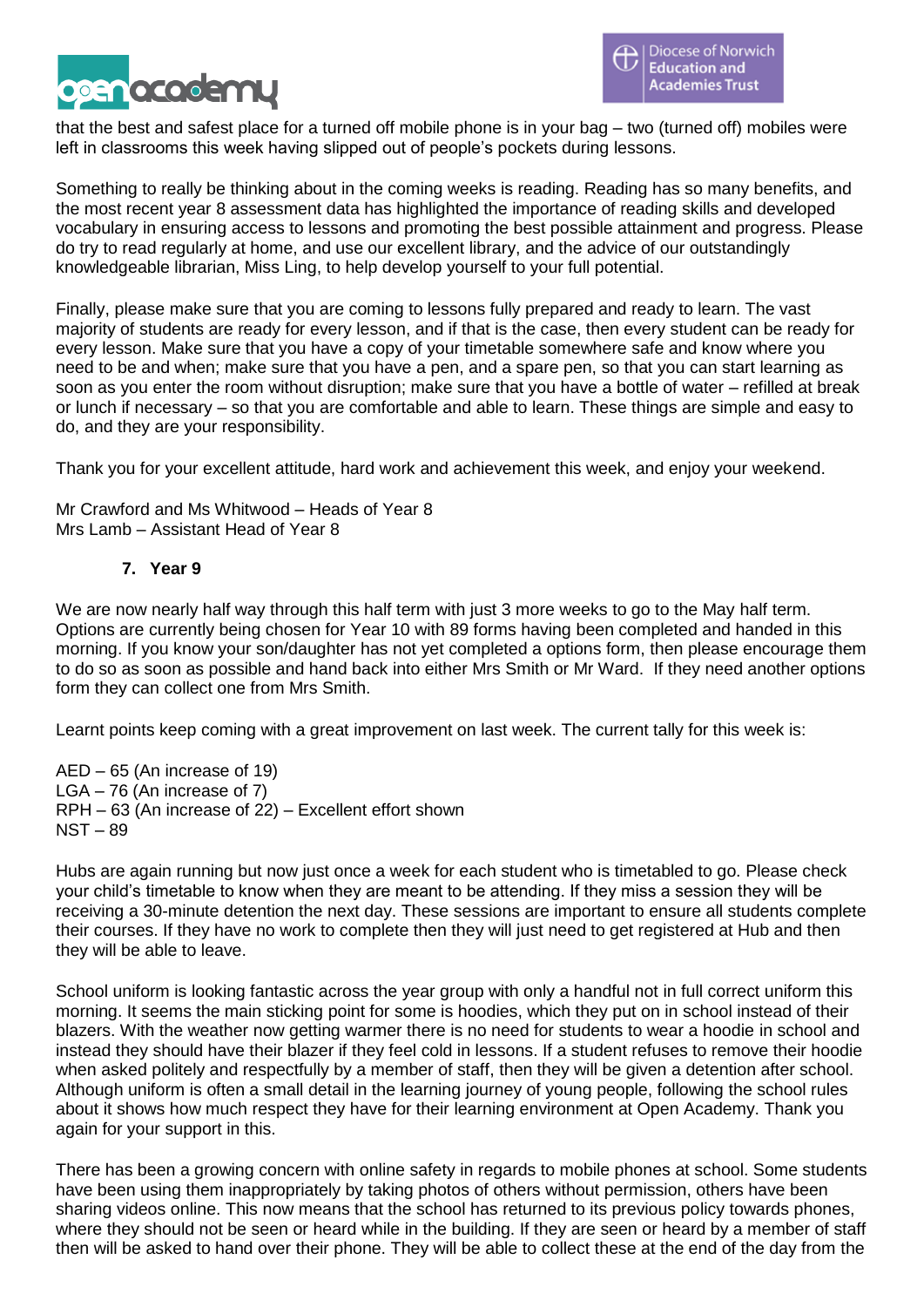

main office. If they refuse this request they will receive a detention for not following the school policy. If you need to contact your child whilst at school please do so via reception or Mrs Smith. Please do not contact your child directly as this could get them into trouble or at the least distract them from their learning. Please allow us to contact you if there is something we need to share or inform you about your child as well, for example if they are ill and need to come home. If you have any questions please get in contact with either Mrs Smith or Mr Pickup.

We hope you are looking forward to a nice sunny weekend and the potential for a BBQ, we know we are. The year group continues to develop and grow in maturity and resilience. It is humbling to witness on a day to day basis. Once again thank you for your support in all things as without that it would be a far greater challenge to support our wonderful students.

Mr Pickup – Head of Year 9 Mrs Smith – Assistant Head of Year 9

## **8. Year 10**

We hope you all enjoyed the bank holiday. Our focus this week has been resilience, having that resilience when things aren't going well and picking ourselves up and moving forward positively.





The triple science class and art class went to the Museum of Zoology in Cambridge yesterday and spent the day examining and sketching the exhibits. It was a lovely, relaxing day and well worth a visit if you are ever in Cambridge.

We were told that Sir David Attenborough visits the museum once or twice a term, but unfortunately we missed him yesterday.

Thank you to Mr Walters and Mr Murray for arranging the trip. The students were a credit to the school and they and staff enjoyed themselves.

There are a few photos and please look at their website they have excellent online activities: [www.museum.zoo.cam.ac.uk](http://www.museum.zoo.cam.ac.uk/)

Next Tuesday the food tech class visit City College for a 3 course meal. It is really heart-warming to see trips going ahead again.

Our top achieving students this week are: Lauren Aldous, Lucy Birkett, Scarlett Butler, Josh Mace, Connor Patrick, Mason Perriton, Hayden Purvis, Joe Sanderson, Josh Wilsea and Teyla Young. Well done to you all and there has been a huge surge in achievement points this week – well done Year 10.

We would like to remind students about uniform again. There are still a few that are wearing leggings, incorrect footwear and hoodies. As of Monday, anyone wearing incorrect uniform will have to sit in the inclusion room until we can provide them with spare uniform and/or parents can come into school with the correct items. Please speak to us if there are problems with uniform. We all can appreciate how the cost of living is rising - Norfolk County Council have a money support service who can offer help and advice over the phone, or face-to-face support in your own home if needed. They can be contacted on 01603 223392 (option 4) or email MSS@norfolk.gov.uk.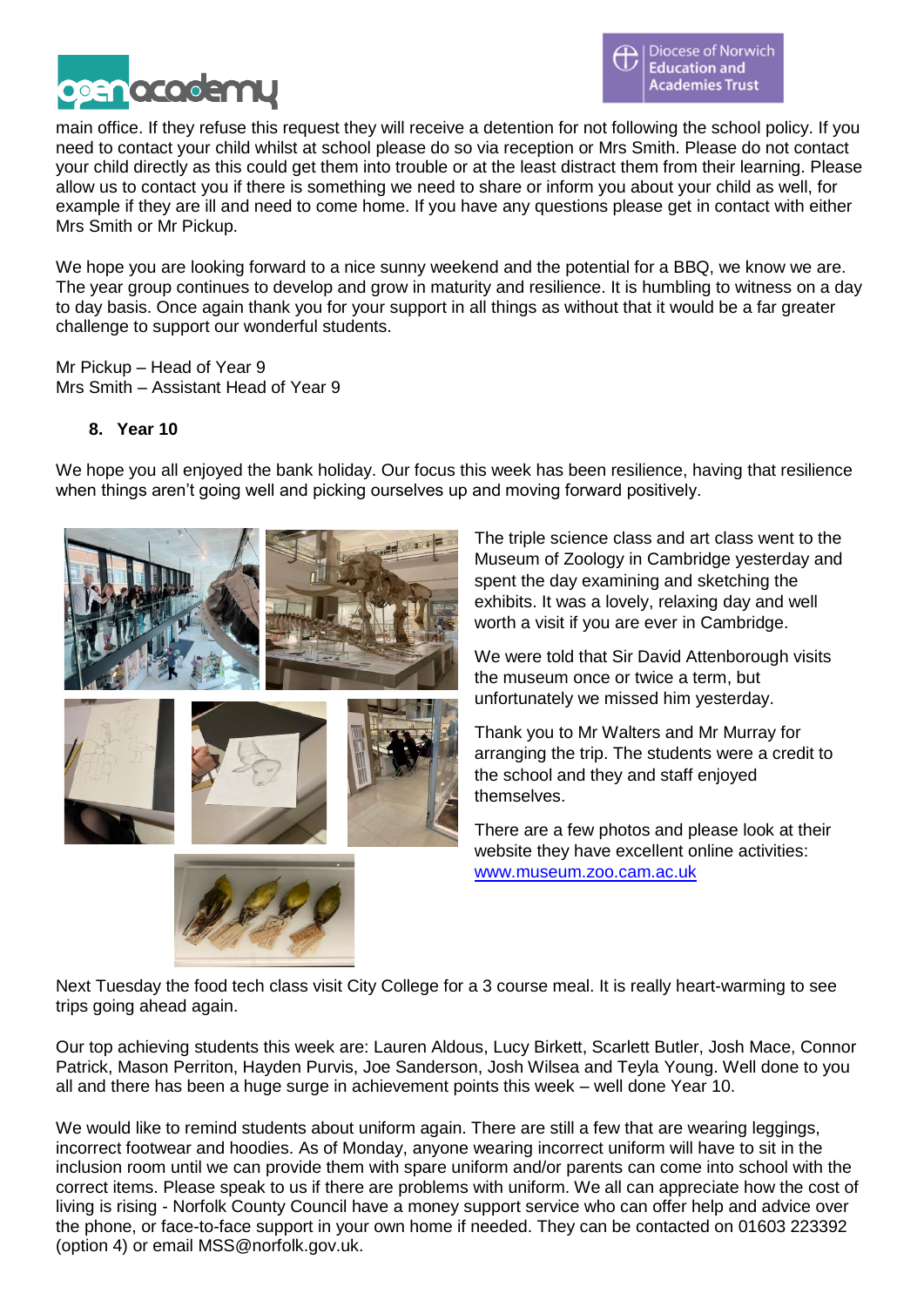

The reinforced mobile phone policy is working well with just a couple of students in Year 10 having lost their phone for the day. The students have adapted well and real-life conversations are happening now at break and lunchtime!

Hubs are on your child's timetable. Please can you ask them to attend. It is important for their continued education. We will have to contact home if your child does not attend.

Hopefully all work experience forms are in today and students can look forward to their working week in July.

As always please contact us if you have any queries or we can support in any way. We are happy to help.

Mr Lambert – Head of Year 10 Mrs Roe – Assistant Head of Year 10

## **9. Year 11**

It's great to see so many Year 11s still attending their Hub sessions – these are invaluable chances to do some revision with a teacher.

We have news regarding prom coming up that will be announced in the parent newsletter next week – so watch this space!

Mrs Clayton – Head of Year 11 Mrs Roberts – Assistant Head of Year 11

## **10. 6 th Form**

Another excellent week at OA6. Lots of useful links in the newsletter this week, so please take some time to look through and book yourself onto anything relevant.

A reminder that if students are going to be absent (for any reason) they must email myself and Ms Davies to let us know. This will ensure that the register for the day is accurate and no 'truancy call' messages will be sent home to parents. If students have blocks of time agreed by me for home study these will be entered on the register first thing in the morning and they do not need to send an email.

It is essential that students email us as early on as possible to let us know if they are going to be absent for any reason. They must then take responsibility to email subject teachers to ask for the work missed to be sent. Any student with no explanation will unfortunately go down as unauthorised.

## **Apprenticeships and other routes:**

If students are considering routes other than university, look out for some excellent apprenticeship opportunities with Aviva and Norfolk Community Health Care. Keep an eye on these key websites too:

- [Helpyouchoose.org](https://www.norfolk.gov.uk/sitecore%20modules/Web/EXM/RedirectUrlPage.aspx?ec_eq=V5xq8MhTdC9Dcmit%2bloCkN5ldjvwsW8Sn3EUFIhOjtBKn3fgMqqxDLDnxov9LiQFLXWDxHCBkPWAL4SOCGljGRegX2Ss25b5%2b6xqgYsG8FHlpRaEDk1wBHw%2bWtVdVatlHbcswHMrv2r%2b5%2bxdxURayhBP4qhL4CPxMQrivjkMYlhadf%2fkrs4aQibylHv7hF0cJjwOGmot1kPVo05r86Id14KYUP0NHs%2biy8vDWkkIbfkwCzwAOQ%2bPg6p%2bTtDIzBLWg%2bHrlkt9QheW%2f7e%2bhrl9Tq7cZfC8OwdB338Tw%2bYTM%2fsbTbYvN9YMBrqe7K1TLYEx) Norfolk's dedicated careers website, with plenty on job skills and [apprenticeship](https://www.norfolk.gov.uk/sitecore%20modules/Web/EXM/RedirectUrlPage.aspx?ec_eq=eLdm820AqwMTfic6IaLOlmrvKlDsXj12pOIK8oQOiIAf%2fMXc3TuPrF2bEfXLv7LJvTRLJFCmWFkjA7gOOKR%2farcD%2bsseZcbVx7jFXaavv6Yvj8xYX8EbDpw%2bKL6FnJzNO2hc%2fHpWpgGRxzkhFDUFgykQc0OOAs4cejGvidLTnWGx6YViCHulsW0vCjPyQK3z5V1YcCoE%2betyglpLNHlLiJyl%2fXeKJqp7jsWkoBhaFdVbKita1P7%2bKAjkj3yQciziYsBeuMy21vcpzYbT7Ujl49tBIHjgkd52RkDR1q8Ovd2qh4NXT%2fOdB7%2frWxcfrVW%2fQ20SdF0mn2tLfv91INjoK%2fX9TFmdgue9W89IUq9RR9IHzpuVcZGsmQbcLs0tOu0I1%2f%2fKg6%2f6wVMnp%2fhEuvwPIQ%3d%3d) opportunities
- UCAS [Apprenticeships](https://www.norfolk.gov.uk/sitecore%20modules/Web/EXM/RedirectUrlPage.aspx?ec_eq=01oWwaKe4CoC8L7mAxlhdp8UwAThxW2lKLlkB%2bI1JwXfoPooMtfY5kdg1ChIMTTRqQEGmzfj3%2fTFqRbynFU2xH3z5B%2bYrO4OYSt%2bXlCrolZ8mkaXddbWE1NvpSrxq3WZTASfBIuxkYlDXJWZFAvpzNpY%2fNlGmCBnIJ5rGzPxlGS%2biOuMitdjfYppfjinW8rehOOMStDaghWsj7nM1wabKpIVZVKD0kjij6Nrn1smOOj325lWVRh5NNNTLINHtFkloVHicq3VtJIAITAGNgOoRZQQk3H3QaHnmmxOYvbXuaNWhu1Q%2fxWzvf%2bzLcZx%2f3YXmI%2fHhJzb2tJHL557tcxbZw%3d%3d) stacks of advice and opportunities
- [UCAS](https://www.norfolk.gov.uk/sitecore%20modules/Web/EXM/RedirectUrlPage.aspx?ec_eq=QYSPdRYs8nMNJs5BOZV%2f6ywFD3vdx6XJrZUSb9pGRNHA0zlVqTfvPpdU%2bM6G5pnzKCdJabvLmPISI7BpThcjVWH8w46BqR6hXny%2f6mg4bk%2fbSKvfcByPH9zLqA9ascFf2Cfq7QkIUgSPE%2f0wVHQf7xiUkHu8xg1iIL9IBs0nowCLizXroc6twZxg0DSQNRMHlEAPoAQRxADtEMhVGJ0FllWrt9touHCh3JAJydfvC5%2bQZ0Yhpd50aS8ioSrPN6hrRIjrtdlKykAd6SW8AD5RwgtihCRwU4uvueyTzdZ8MoRJLe9S1QWPZ8Fa5%2fyTcXX1%2fsJjXLfOYqT0T0aVZM0XoNeaq%2fZGGoilcNltel20evuSckadKdEGxRcct0iAkMPHV0L0gYqMnGcYM943jF2fWw%3d%3d) Gap Years find your life-changing year out
- [Notgoingtouni.co.uk](https://www.norfolk.gov.uk/sitecore%20modules/Web/EXM/RedirectUrlPage.aspx?ec_eq=FHhkFrQFhsjW%2btJcGrgjZchIwZ%2beHh4DD4%2fNdi9GvvoeDBROouJZymG%2fuTQzHSH8Mwh2Q2ckqlwAHyezhGvlCoVr5mILmtmr0MLxMT2sMUdIdFeAtcCHEWuOt4xTRWpB%2bKpz%2fQccv5HsvkHRGxxvOv6ujjyHozn7stUd%2b4HcVWGGCMfV2J2ql1Euu7V3f0%2bsNLeLvYjIaUOPGHJSG9fp4qNHexcj9PKKbVAVHiwhEMhTIy0W5c6WSR3EhFYnP93idxcfkmdhwC4JxfI7S5ZqGwl2n7GQzYTc2Wrbf%2f%2faftYwECX1dKcJXUhgSyvEIgXf)
- Technology Apprentice Opportunities at Aviva Technology drives our business and enables us to put our customers at the centre of everything we do – and we have a whole host of apprentice roles that might suit you. You don't need to have studied a technology subject or worked in tech to join us. Oh and did we tell you there's some great benefits in addition to your salary? Find out [more](https://www.norfolk.gov.uk/sitecore%20modules/Web/EXM/RedirectUrlPage.aspx?ec_eq=n3Zsk%2fYtNEngCKH37kKYLSTKEuq5A%2flbcNPRld6qYumRyKltbYq9BglLW9F5nUajrizO24PrDfJfnBbazJd06bsPEznz2CjMJl%2f4sjZ8Tr2PVyHcoPvzhfBIdTD1Jadjuuldek4o1qWQ3%2bDJfq4VzTIlflZQADmwd3wOrk9Vt9PCYBQaRVhrQ7ZSwhgiDPKEaEKiheOsjQDOPkZpnOFpmzV0FPgm1a%2bp7LgkimuEEmJWvMNyZQlMUakEuIUoEJaDfa8yhcgFntYXxi%2b7l3TK4AKziIy%2ferVeKB8dHC3N%2bXrip8AAOjJlhQb6P0l2XSDS3Dcy9srBkI9k9VybRUDloOE9z9er0pvUWC%2fLAOnKSZkoebrhE1cpWpabij4AVGS3g3WlUyMtBugsWCoQdGd%2fbg%3d%3d) [here](https://www.norfolk.gov.uk/sitecore%20modules/Web/EXM/RedirectUrlPage.aspx?ec_eq=n3Zsk%2fYtNEngCKH37kKYLSTKEuq5A%2flbcNPRld6qYumRyKltbYq9BglLW9F5nUajrizO24PrDfJfnBbazJd06bsPEznz2CjMJl%2f4sjZ8Tr2PVyHcoPvzhfBIdTD1Jadjuuldek4o1qWQ3%2bDJfq4VzTIlflZQADmwd3wOrk9Vt9PCYBQaRVhrQ7ZSwhgiDPKEaEKiheOsjQDOPkZpnOFpmzV0FPgm1a%2bp7LgkimuEEmJWvMNyZQlMUakEuIUoEJaDfa8yhcgFntYXxi%2b7l3TK4AKziIy%2ferVeKB8dHC3N%2bXrip8AAOjJlhQb6P0l2XSDS3Dcy9srBkI9k9VybRUDloOE9z9er0pvUWC%2fLAOnKSZkoebrhE1cpWpabij4AVGS3g3WlUyMtBugsWCoQdGd%2fbg%3d%3d)*.*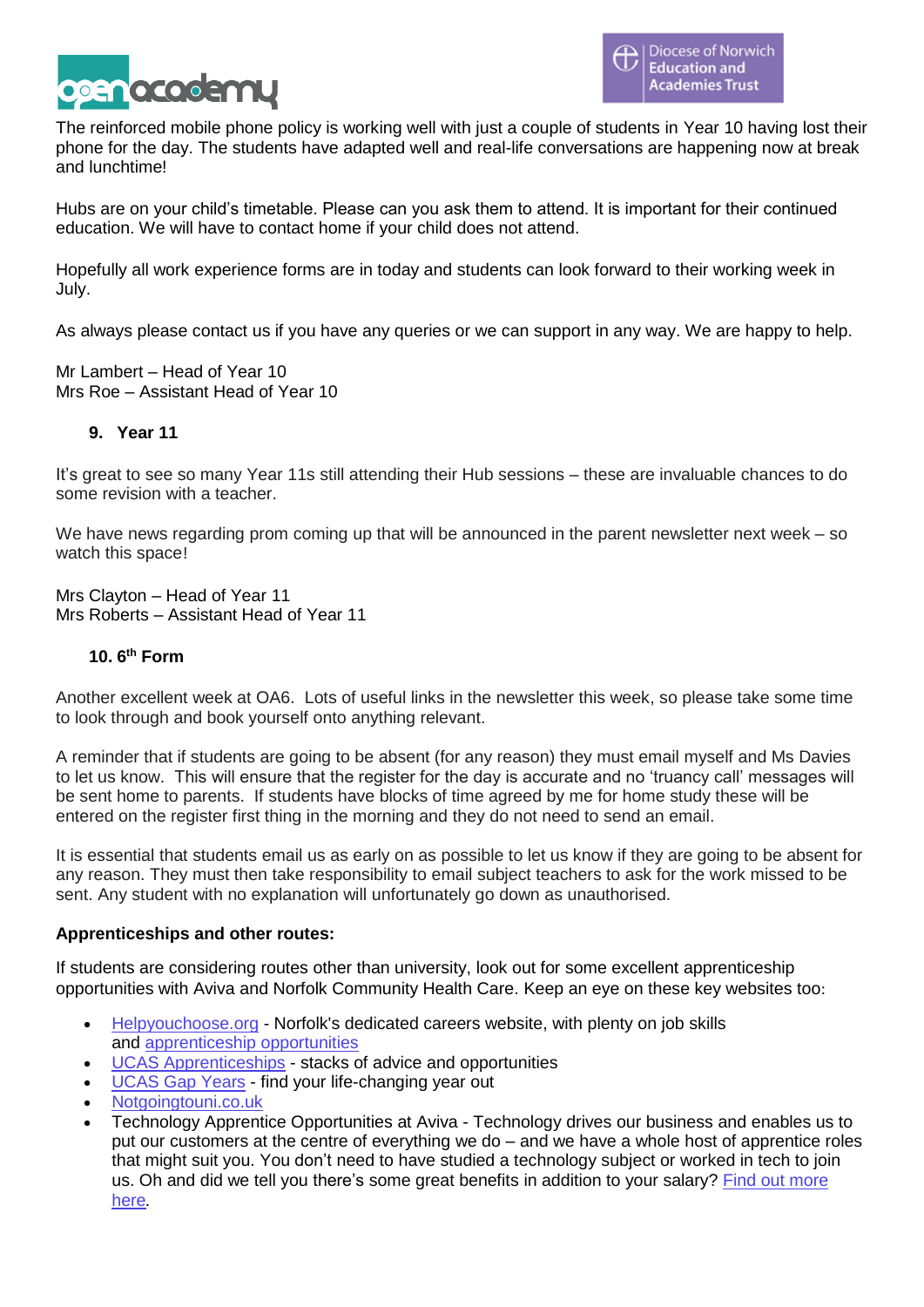

## **Useful courses and events to book onto:**

Courses and Careers in Policing, Forensics and Criminology - Wednesday, 18 May

- Enjoy an overview of the many and diverse routes into a career in policing and related professions
- Meet and talk to practising officers undercover, uniformed policing, detective work, forensics
- Hear about courses and apprenticeships from our local colleges and partner institutions - Click [HERE](https://www.norfolk.gov.uk/sitecore%20modules/Web/EXM/RedirectUrlPage.aspx?ec_eq=T4S%2b4iEC1ydiwQglN2SATcDqhPVazZ0Zdwf0pJjjDuqZ%2bC0%2biP3BoBaW79ZvFplV419Hd4EOquYE3aeNJNj2wrkF7gD5v%2fTWrx%2f8x1TFzXOjIzcEzIaa4JQyvHdKjyKj1QsOT5qkTz1m2HNcSaEBFtwBzMF2HkxLSY1ckAFZzG4kY4oDMCuxHtmLurjjAaFcWuGtCSzGe2b4CA%2fJt%2bWrsFyMR2YEaFQPtOUie1IP0dnLOVpOFvUiZu6DBI6pLZ6LkK6mI3c3Wnh921vYQQL7pz1T89lF%2fI9gULWtT8DQ54Mvowp5Sxbb1g1xbqkxFw0l2Z5y0Xr%2fMuldIpZ0Gudg1A%3d%3d) to register your interest - we'll send the link just before the event

## **Courses and Careers in Computing - May 2022**

This event will be overseen by Adam Gibson who will be introducing you to a fantastic on-line resource for all aspects of Computer Science A Level. He will be joined by some ex-Norfolk students currently involved in a wide range of exciting Computer related Careers as well as representatives from leading companies and of course our Higher Education reps to tell you about the exciting range of courses at their own institutions. - Click **[HERE](https://www.norfolk.gov.uk/sitecore%20modules/Web/EXM/RedirectUrlPage.aspx?ec_eq=YDyp69op66NZZe8WixHPi6INGjxVpcYi%2fZGMXSsZLRZ6Pa1Q%2bBOSoPESmLNuPFnrbNMId79KkZBYl8rlmDRjMACusFJSAElvVC%2bL8v2W%2fb5TEzLioiOGCPM9X3wukpGrNrR3LtinpwZzUGHvPn7KgDpzVFlG42ws1ghy76Xq3jKqf2pOKVghzVOl3iGn7ktdcU%2beVmqrBA7BalmZVN%2fVWTSj41dz0pXhFFjQq7skGkaQPw29KV6xahi4ztjKCSUYiT7bHaacehhS1saozAtpNStBghL05pVvgTy1T934TQjjh8JtWO0l3VHGjAMZ7DmD4vnzkZqafU2eeiO7M2yTVQ%3d%3d)** to register your interest

## **Bespoke Open Day at the University of Suffolk – Wednesday, 8 June**

Come along to find out more about the many and diverse courses offered by our very close neighbour, the University of Suffolk in Ipswich. We will travel down by coach from Norwich and the day will include a campus tour, student ambassador Q&A session and course taster sessions. There will be a range of subject areas that students can pick between for our taster session including Business Management, Fine Art, Psychology and Bioscience ( these are subject to change and will be confirmed asap). - Click [HERE](https://www.norfolk.gov.uk/sitecore%20modules/Web/EXM/RedirectUrlPage.aspx?ec_eq=NEIwkWbCNRaMXSAYxof%2brlNBOckoEzbLEHd7%2b7XUTiDs1kkpZsJiAV%2f%2fgMAuulRFDokxAA5RcSOoS8Dx3I4Ls64D3oFVIAsPth7PHzVQFOPPsyZFBuxfZLBsbpQsUfaPEAco4218O1QmN%2b0jITPneitdeuypj2g6FERtKZ5yWlfjrokwsFtH8jb9NY4xufFvu9OfyRQcbg00c4BggycfAN13Dqbtr9vXfrTNBmyvxMfdIG%2bCjqsxDopDB5dFkg7Np428YTU5gTNU8Fg4aIdzA6sYQ3mONnUNJ55nr75%2fi2wX%2fxSPbhlaUKEcNvHJOJZXxu24sEH5OZAtBabsUehRUQ%3d%3d) to register your interest

## **The Norfolk Summer School - July 2022**

Check out this amazing summer school, hosted right on your doorstep! Go to the website [here](https://www.norfolk.gov.uk/sitecore%20modules/Web/EXM/RedirectUrlPage.aspx?ec_eq=5D9q9bxDKb%2fJZtFYUQUrkARApHeqUl9QnIvGdrkYUUsOK5x6lSebrDOBk4%2bNYlkp8l4ZT8SG05ksKpSZWC5sp7Wc1zQEdAgFvRnAaznJxxpOL9W6vLzLzhijHa2BRe8zoZ1NJTMU84znnqioHszYcTGEMeAjNY%2bF3THQq5iBIcR9EkV%2bnmnCTTpRvseNtTNjTAeD8etJCtAEFAUqkzLEIz4c70oao8DUi2eWI9vQvNCP6ST%2fkf10WnWi%2fyiTYzmdLTktfCn9WJZf9GKMGVkB8wOF2SnWFbd0l4emSHR3ypmDrMlBNo%2bdR9b%2fy1inSzOKOBaBigq5kzYHaEfnIyFoeUSpffs%2bSTuhCqLj1yF81crnWCaZOSEeKIDe0fyMZGiDLqbZo90nzdYdKaufruCevkeallaScI6l9ahXdroaG6sHpwjkHdHP59U%2bFIGtQYgo8C5%2b56D8mjBDbT4ZB3UK1BllN%2bsCWx2L0woBgcY37OiarDQSVnpVpOFTk3AdnAaapbbmB7mDN5gV%2fGgC12sN55xd%2fQWTuJFji26pAE7yntfG2oxSN5BQ1xo3gf271d%2fViuOzdJPW7v6YE%2bjFOlSEhRtERR3Ghoq0XZ7g%2bJgJmiWeJHabLYJMHwcNka1qokEchxw%2bBS22FjljCRIFgHJDlI6TRIq1F05xtpRd%2boL6%2bVBfYFn6Bzzl8YbHcEc1fOs9b%2fnNL1gKP1nVHPhMIxQP5Y3T%2bOSB%2fHekTCFGni6jl2oMuajGIA7HqUb%2bLjutUi9Gr7YAeqZP67WO47pTScfJ1uFg3ik2ZyPhsMVyjKKHcyYptbqD7pnoxLiMCMXuBYZrhiyo6Zubkh8DQrLTWfCbYZwP91PhckB3u0deV8hrdo7ZKwZww4x0YsDR8ZOISDoL) for more information, a booking form and to have any further questions Students go on to secure places at Oxford and Cambridge, medical schools and to study on a wide range of demanding courses around the country and in Europe.

## **Online subject taster lectures from UEA**

Taster lectures can be a great way to demonstrate your interest in a subject, for example on your personal statement. Download the 'writing about taster lectures' [worksheet](https://www.norfolk.gov.uk/sitecore%20modules/Web/EXM/RedirectUrlPage.aspx?ec_eq=uVOdhopb6XxClnVVhv92vSD3GNyUfIQiaWKFrVcCXTVbMO%2fESBLcRhKMVyp7ZYMdl9PUR2iooH8wL%2bXEuQEXFXEv8YVxK0ipSFLBLFFyzwz%2fETbYndvfnlWtR2gnw4kkvvnIyXLrrIqZe5ivao0reXWg6DJNMUQf03akr2We5Zy%2bGChadnhE9ksdnIBHSPrIiM8MlWPf1sNoj8c5uXqgGOEyqHgLXT8MkLbqObjjcTXxy6wNR2m8rQPn%2fxcDbLXjtkLljyWGZjwUr2af7dE0eQiumiJeSwxrnJYkG6BKzHaOdztEOIzOVV0JdQzxJ77YVysujl9Gd%2f0hYgnq4GGnAwgnaMrs2ucXbSJohk94YGKviwBW208Xxh3aD%2bVQlODgB2VPAHXVwMrTdThVMO29p46YT%2btZrQAHPUKL8q%2b1DOPwQZi%2bWMCGcmYsmMc5co9HHkn84eL6aFKXbyjYRPKTM6OaLb4jA6Rt%2fjZ5i%2bFyRAG2W%2bJ89lCWMr2k1aGfAO97jX6Qa%2b2E%2bSt90LLj9OPh6TdROdtrbF8JWbJoyNR%2f2cBOEUe0%2fAl4rQVFIm%2blIa7YCbWrTUPw%2fgP%2brDr2meb46RKnWvBrC8KYiC67B%2buZ6H%2bryUlbeGkokNQGaHmUbdpAsa%2f9NsvsXTWXdlIUIjfZCSmzEzEinAmKj30plOuBQwEFOZ6Z1%2fI1FAIZfCtXAOr3uaMiF9AGW8I7CXkM3EjX9CLZ%2bqQ0B0f8h9xUcQMTy7llstQbsxw0miMtRAZ8Buyu3kfM%2bnAe%2fS1Pk1jRzgh5X5dTJ%2fJS4TZR6kZCjlz0IBjhEhc2WlytlUWy8X3IZ88hp0X4mnHjPRWRk%2b0Cx6%2fq2J8nBiYlv1CkblR1GG6GkqXSx2DSzVlszZcMAxRYaIX6zgB9ICvF2cmJToifWCNfzmpK3Izc5KsyBJy3n6NwP%2bl4HlSo2fpCApfxe8OqM%2b%2bmoos2v9xkv8W5%2bXfJLqyuUXifmsF6NrD9ZfPMArbKPRbNYxPUVyNdGE4x7T9oV%2bwtLgEmSpJuyKLOP9ydtA4XDw%3d%3d) to find out more.

Upcoming sessions include:

04 May: Biomedicine – Day in the life of a medical [research](https://www.norfolk.gov.uk/sitecore%20modules/Web/EXM/RedirectUrlPage.aspx?ec_eq=UDW%2fwkBZOGvzxw4Lm5BpPol4o7AtCcfTgvdis7BLT41KhPumjU9WRt%2fbjRdahw%2f1NGSbwW1N0CA45syAp%2fTyxaath1ROrmhja%2b1gXmF3WVN0hiOPOathmCfq9bPfAbbbsnxcNCnSgAd6z6Vo%2fNjv8vbYSPCvUZS%2fYWOLJaKtRP2p0kLsc8uMLNI%2bUQqU6NXoNExiRhVyhrpYLc0tsY0jYaSEKSw9zmSXoCkrpWCZ8LC3lP%2feiwKjMG57iisZW5mN%2bhNidfSxJCZvYlPVWfLOrp2PRTTvJD3tAB891Z50Jofakv4ZJB0MvAkKlN%2bk6cuJmmaQuhQ%2fIdSXZg%2bQkFz1JXx8evXAvLpYVWwIoWj1qJMlEm90BnhlHsyrERtHN32zCvnhtKJj0JxgmJs3QdpkHgCdCqgS8h3%2fryQrj%2fL144Uqt7oaNu2DMa%2bC%2fAW2nMx9xt2XzIGeLOruHrV%2bEq%2b97V7PuJ51A0Q1%2frVB6JzIicwfBBNuyEDwq0OWfjk4m96NaMd7JfTS1JWYMYWAvlk8Qh4OKsQENGY8jj6bgS0fxeSxwEcpfbwX%2fTXTCfBjjFI5rTtwgcTp27RxtAM047JmB9JxCtsbYh3pJVEoiWgWXgqvlI344OPbOJ4bBnlkHEcSs%2fdYyriTKG2ziaRRa37%2b5OFLEYcl0aMnOPfGqjUxJbaWWWEFC16NpeBXvttspR%2frvyHB4DPKbIUVv7pdezU4Apjh8XnqPm429boXqiHsDPVuX9P5XWy13z4ASBcFa0iBpaUtI8RRZkM45nR9OW6KHlzIAatwc%2f0F%2flat16T6shc0xDYSHNUxXxOCyAHY%2bTjRpx5Pj0b5hEYhVcwnHoJ5AEnSyAx5TVOsvs9C4%2bA6VLpgWiHa9wmUa4fLhdmQdaZtkAb91kEVvfRZkqmlboch2zw9p8uds4flkvaVmgv1Jg7aqw5fBjepMi4jzxnMl2wO4eO6R8g2KS5xAA6N74qtKQN1be%2bygNq0SqePe1jQFqhGqm46aItRg52z65OsU0xmWddEJM3hwqLbSRiiGj8OoUN3j8QykqXJpbHqcmM0Cn7ffJLH4RZuqbhZnO1OTuVu) scientist

- 05 May: International Relations [Global](https://www.norfolk.gov.uk/sitecore%20modules/Web/EXM/RedirectUrlPage.aspx?ec_eq=pkRP5zkd0Yxoj0Jfxub8aTZSFNeGY6NPb%2baYl6IpxMe9g6rljnIW%2bEsUCGuqf%2b34hCq32PdazalUKW3Lc5uD%2bHk0h3qnXNFH2x47Wvi4aHLh6tqkW6qCchJllj%2fHjmMMda0S9Qfx%2fhAAIFhp9aAOXVhmnYJq3GqLSRJNHTTyUc61f9C4ru%2fmHq3e5pMpAO4iaFymGlW7vXvXv%2fXl%2bKtM%2bI5x%2bTrxceU0Lh7c%2fnuVcgZR3tmpYlE%2bUt82XQ8oFn20iEiRlrchWMiyqmc9%2brBJrwojMNm8Kmf6%2bkJXSMS1d08qJqTjzHa%2f7Mthox9zT2uSTygAEMXuHt4zWt%2f7fg%2bhgny9Z0Ki90JE%2f7JcFdZzn%2bDaP%2bpYrrMhcPShnWFciSLvK7bMLk4h7V3TW5%2bIgChwkRn1gap7InpebO1oJG8BJpiwmdjDjoW433xZ9HxLUzlat1MMH%2bNhv01yHa9W%2fJZGAqYKLzMRzzJ2CHXIn42uIxJAUgxcQ90i2lJeQnASJX%2bwhoIk5ciilcvndcMzRJrbAXfjvTSGvtyaWo05JA0ucPeccvfU9Ug6P%2fhvetR%2fcr90mZB1dw0MmI4G4UUgakBRTmWjRw74zENcuJmBCZf2hWDIqdIbMSdsCeOSO%2fEfE3MaXBEIh77AYia4X6bmYnQ7tTflnj8MiRhHtGFKH3sCMW%2bszo7DVxuD5xapNaqC5sd3UckrvxVAt6Irg59YtTvlP8GMf8TmQRY0%2b35PH4gdJQ9PLj4Yz3X3oYqWO4RRtuxOjSy6KeCkv7sRnVMVx0mdho%2ft1kZxsEPk9dBIc%2fT4IqJd26aUmMRMs2PCIxkJRUNtIIWA8YErUKEtuKlvO7yvYFzm0H188Q2Se7mvnrYAVm%2fAxywb%2fW6UCj4ztbVRkkjVi%2fnm12oHLrMLsZrLBpYYbLwb9EBP%2bdxyRiAgtntHLMFf0t1zqhVdSb%2fpwDmpuIITSasOxhVvCoZ7ZrwzToyMbcGiW9OKxpVCtbRwsNEOOlr%2b8ICjvlIcChyHB5f1O5Ni6EtgBODuBr%2bHCgHPzzuXIsn%2bai6YBkznXa1nPwSYXPA%3d) North vs Global South
- 17 May: Politics UK: state of the [union](https://www.norfolk.gov.uk/sitecore%20modules/Web/EXM/RedirectUrlPage.aspx?ec_eq=VQ3m4q0n6OS2Iv3yd3ezgRIrvZy5Ivtfk4F%2b2QSFBPC6GM5cnPg6oCgFv%2fJE%2bOHtuPpWvJcqQXop5PyCImbWd6pfmzw2b7dOqkwwPkbU8ObGxBUQ8yiJuWKVHVNWCbr8vym0TFIyGzLYVM%2bagVKdaq%2foRz0PRA6GphtoBxAmlrEl%2fQmF0%2bXiXDwSmDmMbnZpUdCax%2ffiplCEoZxB%2bnBIgx9zjpQj6CnsM0I77RH6iw9tWUJY317iAfe5N9GLBL%2fmhG6uuOv%2bfSBwQ4CyCjttUCUUT4FrmxNZ8HmHjO6bClxOOiIXyL4JhfgYV8jRbkbi70RXXgjf8K4m3XY4NCIOk%2b8OBBwuJaqqsh7%2fGgaSrKb7a%2fsODZVJid3sLXFVK8smAutXBG%2f0sGyrzDoNZ%2fOujdZxYMpAwocZKdjVA3%2bgdGGENcUQ3qH5TlQT%2bFg%2bRb6N5IhNktSiuQT0RZzDTh7s4JNatO2QBlLQdlBZjbluDYnCjyrYoWaM%2f3yX0ez03DKW1cRJAqlE6KZ1OxnACsHtlRA2Skh6C0XlkNuBP2XtOnEs1jvboz914pOLZDP%2f3ba2zYGzJchtPDIK2SiTrRayqGnsFT3WTT0%2bIsl7zmYFMKy5xQSb1UwyV8n7wL6haETEFgNQ4TdaTSKujETkDeGnl%2flBAKtx4eWi%2feXU%2bLVHCX8kEX6folvzVTgv%2fpOL4n7goS6Mbc93unPBJLUkUqPPHPHq9zM2NeBQ6Gr1Is526NbYfKUXSyG6%2b6Jvx3iRBq5yS2VhtoHyzaZfcYAppqHCaguBuatAzCn7JJBMHNZfrH7Tf03CIBwQIhAKTSSq7mKArvoHfxARHG1swRkVms5I3iUJbvGBWUvsRvFaXWmXZHVK2%2fBwEJ394w0qQRu%2bxTx0in7Zc8xz9uU94L5icxTyfX49qSNQKM7pj2sMqZAGE2CZMkExenq4AK3NtUyiQ46cUuOwr9lZRhy89dauN16s1hYoQmtKF8nYR5qG9QmWbedMr2NxVbJ7%2fy3MpYRbBVWzyb%2bzmUazZ8ayl5XviCADig%3d%3d)
- 18 May: Pharmacology Insights through live and [interactive](https://www.norfolk.gov.uk/sitecore%20modules/Web/EXM/RedirectUrlPage.aspx?ec_eq=0yZ%2fLxa498fL23rTueewguweBIKDqWxRYX6m5X%2bc7o3P%2fxFWM%2bze1Zj22ruatyo3rS3eG88pa8uDA68oWE3XP7z58GcS3LOO7uBhKRWTs7tb2SpW58x9ayYIyh4ATZAoD7Do7b2aKekg%2fSd6rIjeO2mzvfIBbpyDZOP8kd5cFlvwYLrUFkFwTCUPHan7T%2fHs1DXdmmPet8Sy8yz73uerHWYOjW9cGWpxvJ6EmR9iGl3omNSwm6goaNghsZOJXQAdYg50PQH%2bgsSv1ZkPiUdUcgtncuveyDJHPm23tshVR9PwBYSOse8mYS1p1I%2fqU7zZunzquMg0L6KT6d3XbA%2f9o7FbeSojGA8%2b6CTXthEztaKyhU6AwhWku9oDOfLjC6XRCH2ZYhraBWDnCOQz494coewTPswUbp6KCas%2bGGLelhlrxIuCiUZ8sZeiM7Qr8o%2bRDY7dKPoedyoXKYnIGLFl2DshM5XEWmWIE8AAvTRMcsJM82DnUCKOqTyOu0xgQdUpIuhf6Al%2b8vKe3sLQUxu%2bLWErHZnywSMkmgkPkFAWFyxqELoEObDT4VmSTsFcIDSk0IpS0nBqdFEpESxrl9CLCCefcJ03eCToI77mF8cj5KVA%2bwrCkLYoyz5NOdigl0Ap%2fTtV%2fMolJT69%2bKfhgZOSz%2fKngkqBgIraFLy7G3GiqTIk2bCHK4phddFvWhrnGnlfodQ5NIs4g%2fb7d9mGm%2f1HNIb5x89xE4B%2fo93M4fQmnkO4JacIbTOguwxeHER5%2fTAt3Axr%2fDCQplw6O9JfJ8rWDVqO%2b0zsvcObiadR8wUP8HvG4Nq%2fcjkIHtPuCQoCykKfrbM6WFZNg8DaRA%2bPafDgjFa%2fE3HD9eWiN8Z%2bCucJPaK0xwA%2bBSdIxVXudeUeUo3v5rm77zy8Vn9iCY1GYKzbuF%2bPYK%2fFD2NWdDECybXCgKHR4XgGSiEFsQOWpoLIhzH%2fD%2bOgXQQ5nYiBBCYNjxn5zpg4L90G6eDjoFIpG4C2iFtIahBGj0xEZIh6JdaOMyThCncWkGalyoj9htsMFcKvQI7oovSex%2bKiw5YSxvsmRfERbdeTp0Vhm4nQ5XAdDs92lfzdhpR4c3rOEMnS3sOHAQ%3d%3d) drug discovery

19 May: Geography - The fishing [industry](https://www.norfolk.gov.uk/sitecore%20modules/Web/EXM/RedirectUrlPage.aspx?ec_eq=pU4YZFlAVWM15FCqSs4vpUIXHs3CbV2lyKm1kr5QUksXRrHxMqA24n1S%2fL%2fpeJwfx0UHSliBHnhrr2hJTG9M4hxwo3bg9PuuiDIfB21eEh1PObG71z%2f7bv%2bFWa8U9J3SzzS86IPhYAkUlJIcXj4jL11cWsLuNXSdpZJ%2bAda%2bNzz5nIG9Z6DhUXc7aX5aLgmiyDoTzdixsqG8cnEGnDyBfQMCGFm5VgYFlRHT9L9RH8XaNrsSeTwaCVj%2bB0jBCG9orthY25ROYRsrV4%2f%2bk58J9r8ey6sQTSCAUyuJy0y%2fVK7hV%2fydNXVM3VZJK3rgnfFGPxj1PrGROALPCnb55Ii%2bkGgYmLgpQehIdJq6LtaldZ%2bJv2HOO9JoOLO%2fRG8fdXIeE2zHtTGG5BF8JAc%2bjfhCRNIKaq6oQcNPKikQJtAXTW%2fCCByu7S5f7qNKnxnOK95SzuhCWDfOOBHtSoDHgKwcrTNBaQnyOTn7hwn0qvSdNpPzGCKzLDmnnG%2b6diL9iWV03B8elHRsuNirchRNbmwjVvcBbZ5Bv3frqzAZMfssIKERbUx42W6dYqQ%2fcko7vPMYy3uYrhIzFhzDgnQH2FW7jRMnoYP7CRq48UwK3wbuiHDfPNujpD51jjwyMQIXQce%2bahbh1zSLyXS1EC%2fkQXoUsmG2YS5WWiPQMvtmofdMoxb%2ffKIc3qxX%2bEkiFCQuvM5Ei9nSs5TO%2bny%2bC%2bKB1wJPHO3hT4jtS2Bx4ah%2bLpYNgR7rboF9wXwnDwu485fK5Lb00UCI8aTB9HhA0a%2bcAIcRlUmw3uYZCQlXR0noTTG88AABjULZiDbZCL4Ew7QpRwT3vtPQxk9cGR081J5X5FDvAN04unthAlbS2Jo%2fIbCb%2fIQvgEJJs%2fr8LCoPJSkYmHVWUWbc%2fnFwM8eED9lGBe6np%2biQIf%2bVaqwN2M04XQXtK6joeOWCRMW0cBoSyluNhcglWQU2pq2FaBOlBh5szXRtqw%3d%3d)

23 May: The EPQ – Getting started and [planning](https://www.norfolk.gov.uk/sitecore%20modules/Web/EXM/RedirectUrlPage.aspx?ec_eq=J%2bHgZ1QudNhuKkup8D5xQW1CIDXCsJbNJx2aEqQ7dQSThUDIB1EWuPDaRUYKpk0Qac1HJmH1QUsq2r2l4GfwsFwRbArgVFjVeZPuJzZT%2ffrOMgA5ATCAvNTHRDr1xPNQbxB8wJ7ydv1UTGdNSK0PKC%2fPa4Mivqr05ksEPr9F3%2bDlG7a4LYIm%2brEzqf%2fXxbLJw%2fXJYz2acAxgQbPo%2f8terQq3cWBKGDW0VGWVDRltdx%2b9MxIA4ILK7134WCgxN8nPByo08cUC%2fFARta0BQbeEwQvniIRb5CIOchp4tU7bBXYmSJ3LBO69dMZTo%2fMbntTnxDBR6TG%2fkC%2fMxLmpIr9Up0Imb9socnKIlZeX9s6PeslNb7EytvSb7UoaYAVnFI17bipYSAwBombDMWXGenC6jLG%2fIXd4ABSjhaoXtF0vACWJbgoAQdAop3AgfI1WzM46MJRtoxvWnU1Z1xSpmc9qzG4flTSHFGG18c%2b56ix1ncSBbxe%2blAZDvKYjlxM45Z2a11g25VYip8WyUHrmtFugkj7LBEb9GkKwbz0ESWz130M6mICGAPSFd0OjRkQmNxpxaVDm%2fmPEEKEyokojY3dP1%2bwycbSvslWiChdzY5OSqq6LwaZWbYDqpp9AumnAF5eEHTfn9mIGgjtAQzhvevsxzm5hMIqJmS5qpwHXkWh%2byA%2bKtspm5lBbc7cqOeRcr0RstzaRCJ0oktKCtl1Cr4dim9xH7xBM1TeXCS3OQDhHxskfE1xoT%2fkzCn%2bymD7KQI598WFdQrdpbT3sxrCIrWH8PhCwXdR6yg4oPb2Rd5ueaVycNModXh06QSNWfw8GdUtDnHdgrqvODREZnqKGR3A2C2GGu3o0GZDCrIfPjubW5nOyc%2fDhxg1sRbeqkMsag43XcWLhbTE9feUf3qpfbCqKnr28iCyNm62hRoZLts5aAB3W%2bEkGk6OGOfcTxKB6mJbx5y3s2eO2Te4z9%2fuR4XLghNO2T4vUPw8AJnUFrxT8YkdVVGEVd2B8HTEQ93dqrPz7XlGY2FDH%2bPa5QLFVI7pcGg%3d%3d) the summer

25 May: Media – **[Involvement](https://www.norfolk.gov.uk/sitecore%20modules/Web/EXM/RedirectUrlPage.aspx?ec_eq=DWv717fnHabZdFDxQrxcDW6Z47t5r4SbsCLbgqnRnSV8hgQqZdtV%2fsEXEB4xdwSbndv%2fpv0d8JQ7rD4PsvzM%2fD7AApRiDC%2bwcXbSsNYzAEpXZ0cSyHL5QAB3DdEvL%2boH2JvS56aFbkVuvZTYAqETfXnaPCtzKe0iB%2bHYqlgNXH06jyAgMveBXe06YRgp%2bxNC9Ji2u%2fNLNzgPMrK8qCqTFTB3o0VLiVGqWYHRLoliM7izbBEjgGq3WOZeXLB3T4nS%2ftIsLIE9U52lUWwVPDeNccOAIJQyd1aW1wsfyEOHysRPmHcdb9dnrfwGU4MM4GRcm4%2bpYIwe95cEBnmYTKq923f7Scf6l58pMIzSKa3Pk5meTP%2bEeGZW466FpleYEkV79GFwoL8WN%2faesh7C71yCGm5MZJ17dROgnYeCP4ilmjmX1j3x0I5FW1MS7ZYIgS7cRSSI9tMaxnR%2bZJZUJaR5R2Jvfbt0sqRUhIVV2EJIRpUCWFm62HHTLNJd%2fM2OjySJob0Agl%2fJChdQrwlVe6hawpFeI3fCUX6X2zTVGG1x5Kewrkn7ZAfFUt9MRjzovZ%2bSUa1cVyoOIaOVQKU549%2f5hFT%2bH4KA1eY3XwGZ%2bvU%2fapSMaVri6FBPuOBZlmf6d2BdsnapEpTrml0%2f7jIymETEV6pvkInIvZYbpzT5qT5Q6j7w%2fOyQViQiBfPLnhu0IuNZ1kK1Rr5vdNGhNmFBlv3%2bhu1LEiE2tp9BL3rKIfAhxRfi9UC9b%2bM9FdllwLv2j%2fMZ%2feSF%2bJYTU1mqA5gAs6Ji1n97wVCaf%2fAdzpey32UT5GcPclhvUdl0VOw4oPjUjvVc88%2bq95%2fB%2bfB%2fjHAbzhgtAT1injrg52ujL4sty%2bqi73TdRx%2feHTjkI%2fGHxwFLlRjVLUeMTvBq6tNYMF2ZO9c4m%2fO8IryWSdE1PJukrAeRfB%2bUyguDsl4c2GEfUepI1rW5irApAzaJ%2fCFNKbQZ3VqXj6OKEyiZZTqrCXxHdzYkrLaItFkMW1ysGOOapkW5QJ4q5g4hafFPed8G8SecIRgeGA%3d%3d) & production by audience** 

**Anxious about the idea of university?** Liz Ferguson, **Widening Participation Officer** at UEA, focuses on working with young people who may be nervous or anxious about going to university.

- **Book an informal chat with UEA staff:** Book a 20 minute virtual [appointment](https://www.norfolk.gov.uk/sitecore%20modules/Web/EXM/RedirectUrlPage.aspx?ec_eq=0IGHDsFwAD%2bfiNsH1Vt%2fJIzvAhmSkGhu25tssMEOD8rP4P7jJUFl9PD8JJV%2boJEjmF2GbjQIHAB7%2bYNUofRa%2fDlWi72Rhq7g%2bSVtAL0YC699fWUAZ8SRhcNkesyuSqTxjrmt1W4QLrhjqIy2099CEYHKDEauL03MP82pQ%2f0Ql83CUxrnTaqLd%2bxy37uaoZcIi33YbAvLLayD2JyNauMZjMXSYU0%2fdo9uqU2g460w%2f9sQJ0x0BMCmZnEAkcViLipbK2GsFSyPUK76LckH8rMGASuKariz2gU6QG%2fSvIYV1069Rk2C1c%2bzdvvh9NXBvo4p0mi6lcOFKJ2dmZ2VymCSmMzRZ3eN%2b%2bwDA62GU%2f%2feBQmNZNll4ijUc%2fBfVGdIHo%2fysK%2f2m46WVCNP3yVRH3AUvSQ2yM2yMLFouf6GEau9%2f%2faOI4MfzN%2fndaoSHmNmIXWsZdS7hXUn0qyiQSHi39lCOSYjWiGbCxikv%2bmRz35Kf2Y33ib%2fGrIAvWqgtZZ0vdQUKtRtT5qdBqKy8hXqYrmUERNtObZlbkEAHEbJT8w2Sw1ovmqEiWmKovsVAsCByuYQHs2LMxxIs9rL2DEpgtNxh4suao3FOMLmGP2cAA9CHK58GFbvkAngrgtXWGvT3XK9%2fFg9D4H4QIy01vmPh5Zke3arptZKHPHNq6ZUyvXwSU2CuaB34qIZaMIVBMSoTUS8LwZOtBW5SwCP1AZBWT%2bu0dc%2fUYK%2bJaKAOBF53DZG5Vcuckn8pbuWCoD65JVDLC%2bFr9%2fZEWzCBu8EA1buZSX%2bzdrevaFnRezf6az43sUzDhTl9N2tl%2fio3v7gHUsQToIIGW1DJzuOb8gnKcnUZm3%2bhRWdUdDqhcn%2bnRVXMiz67zbz15OplNa%2f3dF%2bKepSQfcT31Jl69DLI%2bkjTHh%2foDIRWeoxwEIjzRucTUooMylEFdfq9pH%2fsCrTpc0ka%2fljzMYFGeGk5EZ2LRsOgeaqVyA9C7217jJyNQafCij2s1jk6JGUoa0aLyIWLy4IVvXiRoUEgfF4E7wr4dkU0ylabwKsQs2oP%2fIj23xV2UjRPlv9dARzfmGPda5%2bAS2%2bp54pYp1nNiPlcSuC0WCZowRgcvZsWxISpOP35J8pJZ9efT2OaqdxbywbjwzisUcMnY0ewqwszGWxp4WnLoK%2fafM2wxXtmNxRY2kaum%2bERw1Vopvqte%2fLVAmTnHuq8stHjRIFfQPeB%2boIjICBEfxbQC1lWPRcNGV9RaSmXQWYVAS9pDX73XOdHlZ4BFdL4JGbzHtYRSEWnVfShIvih8LsmQcgtk0umL4j7rkLaADsce4csLmYzateqKOY4D4SFDJdBDkDMoZA6TSbV2tnG47w8lqo0O%2f69Y89GFQbgSFmWndh2HiZaW1Yj63oOP5Oae%2bN9KJuEbDbvVwR9QL4x53GAsgHARizLo%2bYoiWoJz9UvHG54FlrNAuUwcEDYONDIJbd%2bTFUVMwp9yDpNm9HYf8QqBS6NRlbfJmKTh4rnOpRXQtZECuexCs%3d) with the UEA Outreach Team to ask ANY questions about uni
- **Student Shadowing visit to UEA:** students in local authority care a [free](https://www.norfolk.gov.uk/sitecore%20modules/Web/EXM/RedirectUrlPage.aspx?ec_eq=yZ4Jn3V1RFDu%2bDMUNSPfzqQB%2b1tbFH6A0QfDfgawmFqCrjeakj4iAi3vd47c9%2fTqLn%2ffXD3sw0QKJMDHOYgnGFdno%2f7MyBhdPAtfbOip6iYDlgvxzBjPqMUPmeaQgbxjsSKPRlTO8zGLqDSdCywNBGRa9mVusrVxSpA6Z4DGEm6JjGNX9omCXxYR5SFIyjlCNJ1j%2bvnbcKu1dCcY6o1a%2b618elA5w7EDdWOp8Lc85bc7hkqkyj%2fEMcYsNR4BcDij8XjweXv5GQZ3ZEzqzNtvt7Qxb3b3p%2fZ7VzQAGmL%2f1qfpZY8MxEGILjPtxxXDwqyi%2fs4NDaiDXAUwx4Y0D8TNd5rXfGrG8WJi9JEpbTgJVl3ACUNPKyzGbq6I6gKXVV0hrSkDA2%2fRtjXYqsN%2bcIL41bs7oqOLOnwtX1qR31dOQYL9dTZkEDSxlsxnGiVraSZVJesEj9ickvGfeoEMTp%2bUzMbCMgayg9Sq%2bjgDXCGJSucb2gDMJX5QfydW%2bv5ZOovYDb%2fLsrF4khEEAVQBQNYGpgXkCu%2bRAyvmAwtJWpIsQBjHMYk%2fxI6cF3iZ7sifI%2bNUTU0dRxiiAApEWUrzEGc7fTT7emrlZmU3823soZZdIlsvWT3q%2bgHPj6uI8eyTVd3NBvTd2ZGvlAMnLgSC0G37nzL3SUzAqto2dT6f5OLq40jT%2fx5GklgI2Jdc%2foF9LxNOk7GJY1%2fDZg8MBKmVlQuwI8V0d2wS5bbfOWskTgyjEjyhMKxSn669Aw3t3Mno3hBeoVveXBgbq02Dvce7OXeg%2feG4Z6RD4VAx5S8KOICwW1YtQMIlNOYM7ZbDpbxcW4iv%2bvBXwp22YxRAJuijfggIev2m4xRlsGj0H2kPmDzdaLmlrcHAIa2A5Ek12uGJ14tk7KCr0vV%2bHXu0jibKbFbT4PMM8CbtX1osYsK1YVprGsPOtmd3oVD6zTAzL8KLkrTxCldfMLeEAaeLDyiwvvk1uLPd%2faGzFLfIVoOaFgFep3newcB1PC4P4MykgMmwApDot5rmwvzbx%2f%2bX9SdXfSyywYciwAeGnng2ZY41X7Os%2f%2booTZC2%2b8BRcihbuWwoX7YqUHPa5%2br4kdX426NBs8h4HsSO7IRrlXCh54tV4UgKkg0pp%2babunXTX2Te%2boAxIWKCnP2tNo%2fVkPyjWt2J9lzbvwnGaWbgq4EHvYt7eIzE4xIN1w8QFpxCELQ4i3%2frn2GTkd3GdQgFZJEcdv19gT8dhif7ry7hj8UDxJHuCI0Q3pH42RUyhqiZfN8WZy5qepOAeohSaUDksFnxSAscakaMzOZookimsrZBv4xrzXbcXGJk5fV4aFZ87I38YOkxY6wZmPI0D5mP7Z3ydefdr1%2fO1wEluOzqay2Ax%2f70FE1tjfm%2b%2bFMIfI%2foFyxM2yeeJxMkfItQsiVvhvoL5PoK36BdijiHo5Pse2Nm5gzlsdVZQCvsn2o5DgBG31RyOO8wnGu8PHlmQJQzB8pZrBjIi9W0DsYJKOU02g2n9XZiJgmv8fc%3d) [experience](https://www.norfolk.gov.uk/sitecore%20modules/Web/EXM/RedirectUrlPage.aspx?ec_eq=2lley6sUN43rofjTnWSy3GSJsonPDybYZvjXVWCcQQJvfS%2bEXSGWTWkmZ%2fg%2f9t1honrkb675oBk21QQ4ehsBsqIkEU1rK3VL3aEfIUCi5y89yiqJ9fueKkqcdPdbfuqBHnOXyukQep3JrNLC0rk3XbIhynszlwo28oXUTnA9ZC77%2fXR%2b94XmEyynXTDBmJvatFsYE5dWTlck%2b8jB05iF1GjqaBNMGDZSknpqAOhFYt%2blgnGTTq8shtMMKnKzBfN3oKx5sQPE7UGeUrKgK5reN2RM0mtcEkLmKR8IPlnfHbPtFqhVsVeT%2bLAmWHX3xasY8Uag2NFo1qnQHXE3AbLFl4HujwkRGZn5%2bO49EH3PSSEoaWJEKPQFoh3nfereOoKKTW1PeJeNlihrfH8UQBJVfcYkDwrFqU5ohkhUR2geqa%2br7rpS%2bAdkGNOjdqq10dbC%2fhKwmQ%2bglFp%2fXF4FGCaSEfeoS5LWsKWIe24D1uVnc4e%2f8m6T7aZZdUFtdjriUlhjJlwjcsYj9%2fhtPMjyXTKGHmEqRV%2bJkEmo%2bVuYp47Uf2hrJnalerE18NFMnS5KMEwR5le5U9jPxeZG0tThs27W4xo%2fs2VwxrkuAlUJtdL4TYOS7nMqLVNxcv73J1%2bP1AhXU7OEoVoeOM6MROinkZl1ryoQYhXhgE5279DUpq16ErwqD%2fjk%2fncYaCY4HTnjHpKqz1d1AMUGTsKbdFgglO%2fs53y1l0cl8uwYtGRf8C8rjekaYqLcZ0AqrIM4mAZcEGhB3LkGiM2l%2fXFY5bG%2f0AcdAdbVE5kHkbHk%2fqVVzeOg1EK25lw%2bOkEs2yL1BZEU0wpLAV%2fA89EjqALWSMVfYOeWFC4Xm7thQ4ojhHmdcxLgyWo%2faisgROVXyDRR0MQtny0iLR7jFuNjDPUB1G2HZHsD1bNXMAsmR%2b2r9K8zubLVCe8sP%2byNvSGS6T8nRHCTXy9Ym0JLMK4%2fOGzcwOd2FZyX2dALaQdvCxHswDJCqQPUvhcNvl13%2bw%2frbS0aHBhnMVaqPkTakUYeaBGbAsH4X0OSpdOZlf2elfK0WbrL0bztj%2bJEysOEraqMcf6u1cE8CKoCUP8gNi6NXM2zdnQJrnrVH%2bwbq%2f4JrrwnhwXkU7S%2fhHsRXvMBvSPJFPjobSGhJIpVqEJ8a%2b%2f86qQllk1w9kwfGK8S%2bfiM0YEQmpKGbj2ZMUo2rhuyqbuiVP%2f4Sk24WXSZvULVQ46yySmh6iRI8pNEcOHK5VOT0L%2b5ZcNaMN0QPHxKxLabZ3ZEQhMp0XrnmzN1wOCPVFSrt3Z5JzRl6W6880N%2fOWP52t76ycTm5ylBDN%2bqUK8muc0udZ6l3FHVRi7n6CDGWJPeM6Xj1%2b8STYa67wjfsDLkB%2bZq6DP0Dl%2fJXI7JfgT941svuKVsP5waxW6bhQZVDys%2b%2fb9ql3kFfHm8RGe6%2bc3w8EbMWcjLLAjltntyjdjDi95D9vmwZHHY80JbIDJgSuv06GLd4MNx1WjHp7FtR4bm2%2fptEcWhhftaoCdbU%2bBWbXxHRg8HD%2fW2agHgBDs89qkXN5AkoKbK9nL9eRHfdnynumJVFZHrzJAc6B4%3d) to learn about [student](https://www.norfolk.gov.uk/sitecore%20modules/Web/EXM/RedirectUrlPage.aspx?ec_eq=2lley6sUN43rofjTnWSy3GSJsonPDybYZvjXVWCcQQJvfS%2bEXSGWTWkmZ%2fg%2f9t1honrkb675oBk21QQ4ehsBsqIkEU1rK3VL3aEfIUCi5y89yiqJ9fueKkqcdPdbfuqBHnOXyukQep3JrNLC0rk3XbIhynszlwo28oXUTnA9ZC77%2fXR%2b94XmEyynXTDBmJvatFsYE5dWTlck%2b8jB05iF1GjqaBNMGDZSknpqAOhFYt%2blgnGTTq8shtMMKnKzBfN3oKx5sQPE7UGeUrKgK5reN2RM0mtcEkLmKR8IPlnfHbPtFqhVsVeT%2bLAmWHX3xasY8Uag2NFo1qnQHXE3AbLFl4HujwkRGZn5%2bO49EH3PSSEoaWJEKPQFoh3nfereOoKKTW1PeJeNlihrfH8UQBJVfcYkDwrFqU5ohkhUR2geqa%2br7rpS%2bAdkGNOjdqq10dbC%2fhKwmQ%2bglFp%2fXF4FGCaSEfeoS5LWsKWIe24D1uVnc4e%2f8m6T7aZZdUFtdjriUlhjJlwjcsYj9%2fhtPMjyXTKGHmEqRV%2bJkEmo%2bVuYp47Uf2hrJnalerE18NFMnS5KMEwR5le5U9jPxeZG0tThs27W4xo%2fs2VwxrkuAlUJtdL4TYOS7nMqLVNxcv73J1%2bP1AhXU7OEoVoeOM6MROinkZl1ryoQYhXhgE5279DUpq16ErwqD%2fjk%2fncYaCY4HTnjHpKqz1d1AMUGTsKbdFgglO%2fs53y1l0cl8uwYtGRf8C8rjekaYqLcZ0AqrIM4mAZcEGhB3LkGiM2l%2fXFY5bG%2f0AcdAdbVE5kHkbHk%2fqVVzeOg1EK25lw%2bOkEs2yL1BZEU0wpLAV%2fA89EjqALWSMVfYOeWFC4Xm7thQ4ojhHmdcxLgyWo%2faisgROVXyDRR0MQtny0iLR7jFuNjDPUB1G2HZHsD1bNXMAsmR%2b2r9K8zubLVCe8sP%2byNvSGS6T8nRHCTXy9Ym0JLMK4%2fOGzcwOd2FZyX2dALaQdvCxHswDJCqQPUvhcNvl13%2bw%2frbS0aHBhnMVaqPkTakUYeaBGbAsH4X0OSpdOZlf2elfK0WbrL0bztj%2bJEysOEraqMcf6u1cE8CKoCUP8gNi6NXM2zdnQJrnrVH%2bwbq%2f4JrrwnhwXkU7S%2fhHsRXvMBvSPJFPjobSGhJIpVqEJ8a%2b%2f86qQllk1w9kwfGK8S%2bfiM0YEQmpKGbj2ZMUo2rhuyqbuiVP%2f4Sk24WXSZvULVQ46yySmh6iRI8pNEcOHK5VOT0L%2b5ZcNaMN0QPHxKxLabZ3ZEQhMp0XrnmzN1wOCPVFSrt3Z5JzRl6W6880N%2fOWP52t76ycTm5ylBDN%2bqUK8muc0udZ6l3FHVRi7n6CDGWJPeM6Xj1%2b8STYa67wjfsDLkB%2bZq6DP0Dl%2fJXI7JfgT941svuKVsP5waxW6bhQZVDys%2b%2fb9ql3kFfHm8RGe6%2bc3w8EbMWcjLLAjltntyjdjDi95D9vmwZHHY80JbIDJgSuv06GLd4MNx1WjHp7FtR4bm2%2fptEcWhhftaoCdbU%2bBWbXxHRg8HD%2fW2agHgBDs89qkXN5AkoKbK9nL9eRHfdnynumJVFZHrzJAc6B4%3d) life
- **Webchat** with UEA students and staff at [www.uea.ac.uk/ask-us](https://www.norfolk.gov.uk/sitecore%20modules/Web/EXM/RedirectUrlPage.aspx?ec_eq=naVjigE4Gi9FG4lEtXtLTheNG76lB25dySYX%2bU46Ie08Fluv0FH1UdY1TbSv48kL1i5CwAf3sNBgYccBEK9Q2GjN%2bYEQVceMYBX0TxpiUBf%2fD3KzJLjjD4cykqy1%2f5yjxrqnIKqBShpCnHvxJI0eTIsk3L%2bPEekB5l8AiU3875Z5wXGTTRIBSLRwj7%2f79Gm8TFYdJ%2b3jai%2feGbrAQcLBLbhdv0tdGgOYzLSFDJMlA5s482r8lwOEaJRlWpqC8nKCMXaCi5XXXhODpaj%2fi6DC8H4YpuJGxKPPqEvCbjLXHpvYCOoI%2fiNsCOPFcHLmA%2f%2fEt8HI5EjQCVSffI4NUqzrtWMgtv9Wen1Dn%2buUsxAzDmB7jIWQZtdWLD5FN50EZV%2fSVPH7sTi38Y5jJ3w%2bf%2fDCAJ%2fQwni3XVmqtF%2bV4nW3G3q4aNUhlKXx1bb9HtAXWfRH%2bQc6uSTcW2VbA0l%2fKkk9IhpSZ6mZGMGzNpBLh%2bgoiD8XDU16iaDsIjUR0%2f7C%2f%2brOg9XatXCsTfyAFVCyPyrhFfOjS7JNS4i62ZjY3DkLlaEZsO%2fqtTiAmKrlUNwlOZULGE9qxUaZM3qjj1XLNSiG9uVZceXqqUYhuxv0JVVTAAKGHOEG%2bQiBOZA9piDR2wfIwEQyLa1ycs3otHoOl5Ojs%2f388lvbiwvPx4wub4CN8xNGhUpcp8rBxpkfTY5OnGR9OMNNhiqPnG4rmhXyoIK%2bBndo6WinCeGY7VAuwZXwlon31sUQUlwBQ8VXEA%2fAi1sS0w3ODLMSaYeZVhYqHs4IhoHunyOFy6N3F33XACj4c%2fs4a%2fgO%2fq61n0SFPAQCBoFDOW%2f2A8n%2fzMcFjyt3lRld78yUHsoXdVp2ax8xI9HO7WuFjH%2bpK5v2tJUrvuJwq0cqbVf%2fpVOxgwh5Ujc%2fJCRVRJfM695zR7Omt6xNUFFJkcFVM0Tr2Xb5eklf6xyIWM1ji2tS8LAjye3OmvlXaF6YcQUfmAryqBaAZcWl7PNwVWnVmkUVsMoRRF3xO1RM2jiS7Hsi0PgVY3AqNX6t6r%2feqJWlbJ%2byQtUeXRLZ3uuoV7Usw13YKjhGVS5dHvo03LetC0UN4durQmtMXoIe6pcAjKxBTQdxQ8t77wIo1vQIWOObH94wdl8W6uYTF5KUQAv62wnJIAgBavGKOIuPXtL3PO9g6zAI6Fp%2ftnqT69E09mTFZJW%2fLXUjVdaZhSnVfU4mG0jFSZ%2bxuol8gZk6wlslOGN5BkK8h65Yehg6yiueMOJEQuAM%2b2h8MN2eYFdt9cSTaP9I7LEy9SLWhGCCDX0RxaFbNGR%2bG5PYNhNCh8CZauT1R1ixifDPS3cA4mBqSBajOv35vNCug7pWyxwlZ8Au0iUvcC485rErLttmBTR7zzTuQPAUfuqhelBtq29X%2b%2f%2b%2fjcJoycA1vOCkyh2ygTE01NM78nKhLVJbuH5d4jZS6zo2tQhH7X3TBXdO30BWT2kObkv3yQssOM6x6ybVTMPoVtUcNtu1YlBmTmhDZPX6nC4f%2bGOml9iUpl9OKDedUfmQnOuW%2fva8cqpe28f8xlMhgthX%2bnVp8MkopiVKgSoCouw%3d)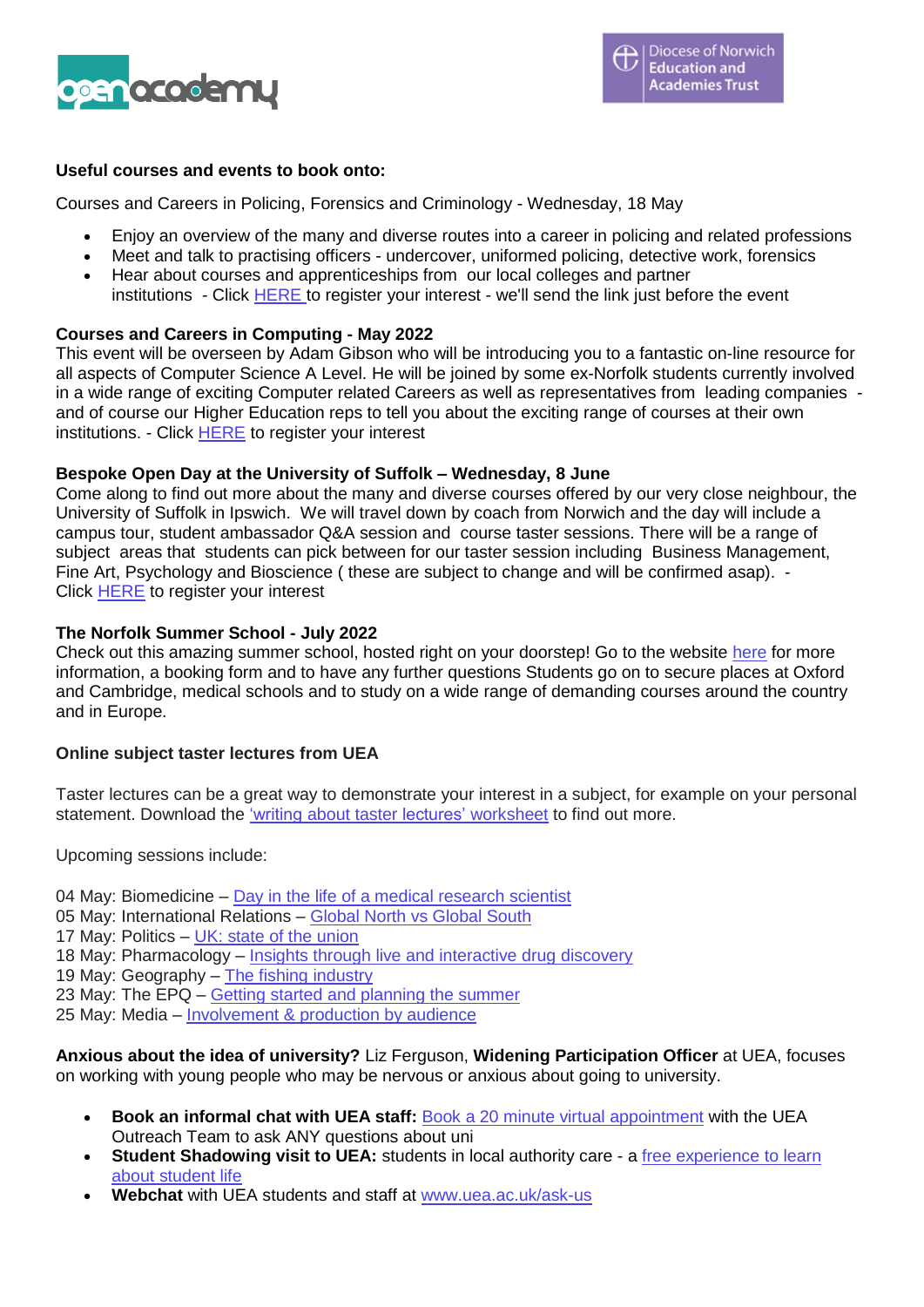

# **Norfolk Cambridge Society**



The Norfolk Cambridge Society (NCS) believes passionately in social mobility delivered through education, encouraging pupils from diverse backgrounds to apply to University and to experience the intellectual transformation of HE. We believe strongly in improving academic aspiration in the East. As a consequence, NCS has again helped sponsor the Norfolk Summer School.

We wanted to make you and your Year 12 pupils aware that registration for the Norfolk Summer School is now open and hope your students will wish to participate. Please note that this is designed for all students who intend to apply for Higher Education through UCAS, irrespective of their chosen universities.

On 9, 13 & 16 July 2022 pupils in Year 12 can experience subject tutorials, personal statement guidance and mock interviews all in preparation for applying to University, delivered by experts and co-ordinated and hosted by Norwich School in the inspiring setting of the Cathedral Close. More information and application details can be found here: [https://norfolksummerschool.co.uk](https://eur01.safelinks.protection.outlook.com/?url=https%3A%2F%2Fnorfolksummerschool.co.uk%2F&data=04%7C01%7Cjpearson%40norwich-school.org.uk%7Cbf6c12bc2fbf4652134308da19519221%7Cee9f181502c544089dab2cb52c8e7fbd%7C1%7C0%7C637850135393239488%7CUnknown%7CTWFpbGZsb3d8eyJWIjoiMC4wLjAwMDAiLCJQIjoiV2luMzIiLCJBTiI6Ik1haWwiLCJXVCI6Mn0%3D%7C3000&sdata=HKLxMMGCuXVZE54q22quetdsRu1LeinXv0iced9gEcw%3D&reserved=0) (Norfolk [Summer](https://eur01.safelinks.protection.outlook.com/?url=https%3A%2F%2Fwww.norfolksummerschool.co.uk%2F&data=04%7C01%7Cjpearson%40norwich-school.org.uk%7Cbf6c12bc2fbf4652134308da19519221%7Cee9f181502c544089dab2cb52c8e7fbd%7C1%7C0%7C637850135393239488%7CUnknown%7CTWFpbGZsb3d8eyJWIjoiMC4wLjAwMDAiLCJQIjoiV2luMzIiLCJBTiI6Ik1haWwiLCJXVCI6Mn0%3D%7C3000&sdata=V0RwtYllVVQJUUoG1GjRlHQlOyenm2ulySW0bDFbTMA%3D&reserved=0) School).

# **11. Library**

## **Warhammer Club**

A reminder that our new Warhammer Club will be starting in the library next Monday. The club will run from 3:15-4:15. We hope to see you there!

## **Books of the Month**

For our May book and author of the month we have gone for a Read it & Watch It theme, showcasing books that have recently been adapted for TV.

The Mysterious Benedict Society is a quirky and mysterious adventure perfect for fans of A Series of Unfortunate Events. A TV adaptation was released on Disney+ last year.

If our library is anything to go by, it's likely you've already heard about Heartstopper. This joyful story of high school, friendships and relationships is a perfect feel-good read. This can be borrowed from the school library, but if you're struggling to find a copy, it is also available as a webcomic at [https://aliceoseman.com/heartstopper/read-online/.](https://aliceoseman.com/heartstopper/read-online/) A TV adaptation has just been released on Netflix.



Our Author of the month is the prolific Malorie Blackman. If you want a book to make you think and keep you entertained Blackman is a great choice. Blackman is most well known for her dystopian series, *Noughts and Crosses,* a Romeo and Juliet-esque tale set in a racially divided society. Noughts and Crosses has been adapted by the BBC and is now on its second season.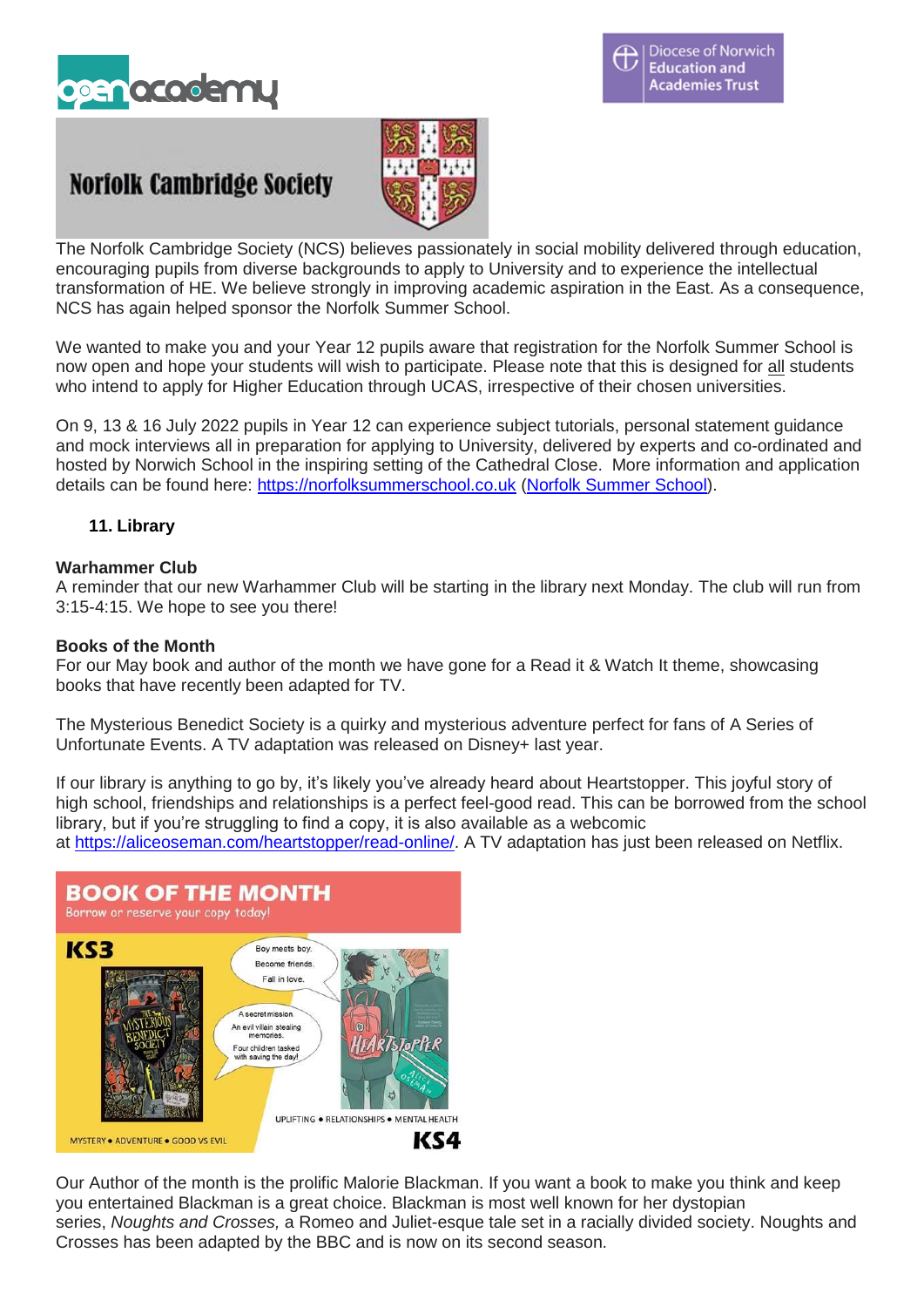

# **AUTHOR OF THE MONTH: MALORIE BLACKMAN**



Miss Ling – Librarian

## **12. Creative Writing Club**

A new club for students in Years 7, 8, 9, 10 interested in creative writing is starting on Wednesday, 11 May after school. It is being run by me, who is working at the academy this summer as an academic mentor. Do mention the club to your child if they have an interest in writing their own stories or poetry and encourage them to come along.

Mr Perry – Academic Mentor

## **13. Music Notes**

Calling all musicians! We are looking for students to perform for our KS3 Awards evening on Wednesday, 29 June. If you and your friends are in a band and would like to book your first gig, if you're someone who is learning an instrument outside of school and would like the opportunity to perform in front of an enthusiastic audience, or if you are particularly proud of something you've created in music class, please see me in the music room, F67 after school next week!

This is a wonderful opportunity to build your confidence and display all the hard work that goes into playing an instrument and we would love to hear you.

Miss Lines – Teacher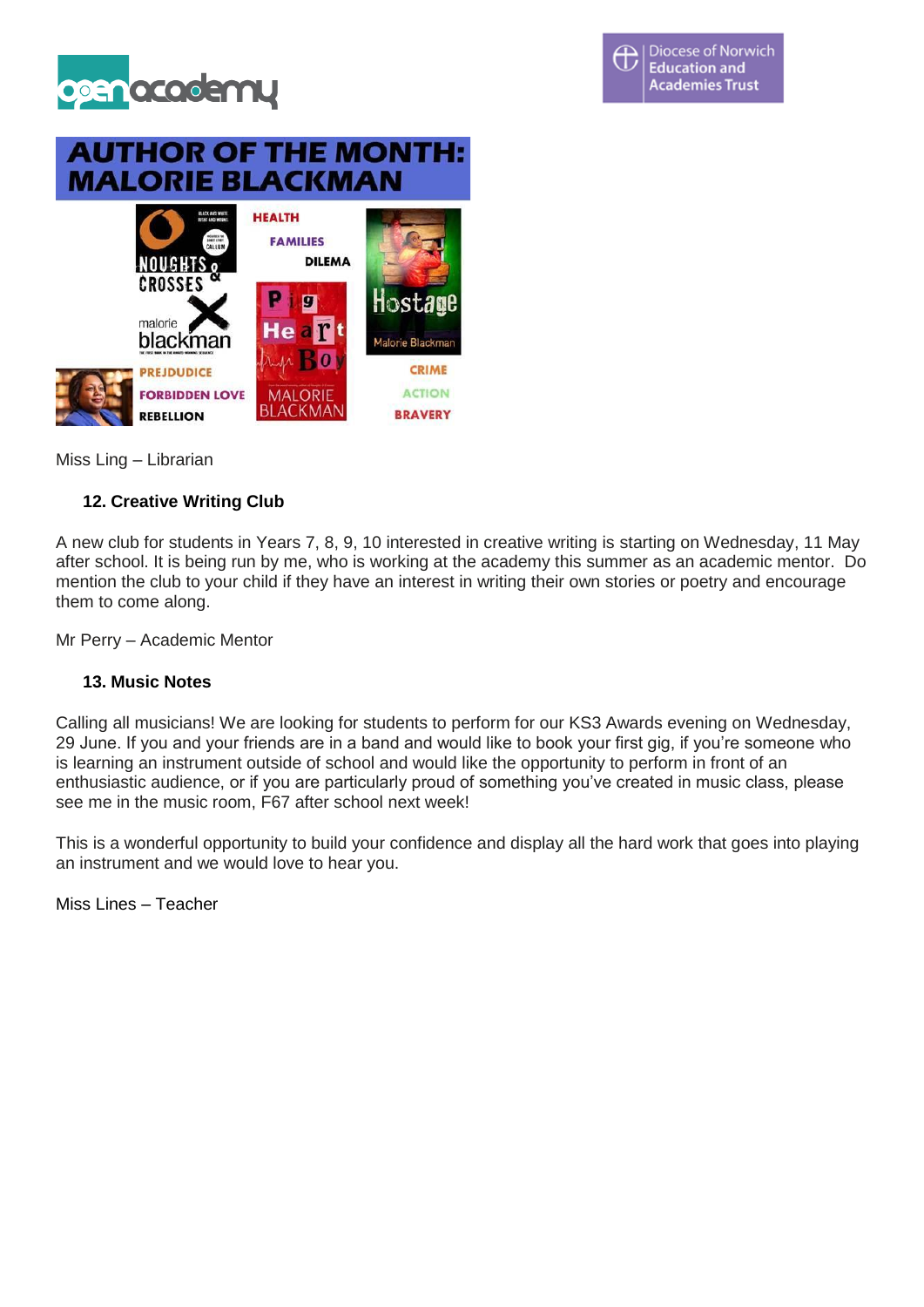





Please see the abovementioned attendance data for the two weeks for period 18 April 2022 to 29 April 2022. Well done to the winning tutor group/s from each year group and SRB, who will be awarded the attendance trophy.

A massive well done to the 310 students who achieved 100% attendance for the month of April and also to the 247 students who improved their attendance between the months of March and April 2022. All of these students have been given achievement points.

If any absence is required, i.e. for a holiday, an absence in term time form will need to be completed prior to the absence. These forms are available from reception.

Mrs Ganson – Attendance Officer